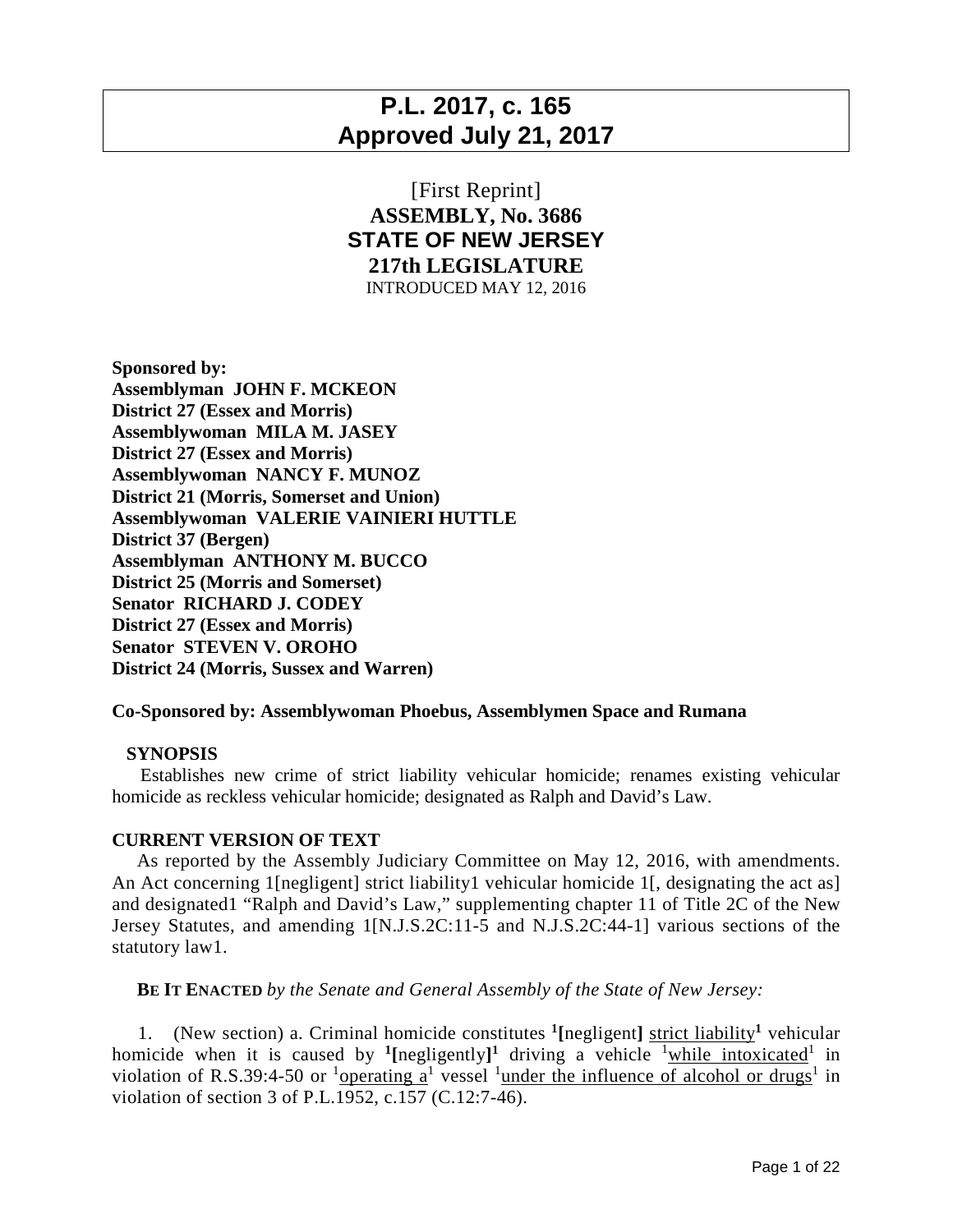b. **1[**Negligent**]** Strict liability**<sup>1</sup>** vehicular homicide is a crime of the third degree, but the presumption of nonimprisonment set forth in subsection e. of N.J.S.2C:44-1 shall not apply <sup>1</sup>[to persons convicted of negligent vehicular homicide]<sup>1</sup>.

<sup>1</sup>c. The provisions of N.J.S.2C:2-3 governing the causal relationship between conduct and result shall not apply in a prosecution under this section. For purposes of this offense, the defendant's act of operating a motor vehicle while intoxicated in violation of R.S.39:4-50 or operating a vessel under the influence of alcohol or drugs in violation of section 3 of P.L.1952, c.157 (C.12:7-46) is the cause of death when:

 (1) The operation of the motor vehicle or vessel is an antecedent but for which the death would not have occurred; and

(2) The death was not:

(a) too remote in its occurrence as to have a just bearing on the defendant's liability; or

 (b) too dependent upon the conduct of another person which was unrelated to the defendant's operation of a motor vehicle or vessel as to have a just bearing on the defendant's liability.

 d. It shall not be a defense to a prosecution under this section that the decedent contributed to his own death by reckless or negligent conduct or operation of a motor vehicle or vessel.

 e. Nothing in this section shall be deemed to preclude, if the evidence so warrants, an indictment and conviction for any other offense.**<sup>1</sup>**

**<sup>1</sup>**2. N.J.S.2C:11-2 is amended to read as follows:

2C:11-2. Criminal homicide.

 a. A person is guilty of criminal homicide if he purposely, knowingly, recklessly or, under the circumstances set forth in [section] N.J.S.2C:11-5 or section 1 of P.L., c. (C. ) (pending before the Legislature as this bill), causes the death of another human being.

b. Criminal homicide is murder, manslaughter or death by auto or vessel.<sup>1</sup> (cf: P.L.1979, c.178, s.20)

 $\frac{1}{2}$ .] 3.<sup>1</sup> N.J.S.2C:11-5 is amended to read as follows:

2C:11-5. Death by auto or vessel.

 a. Criminal homicide constitutes reckless vehicular homicide when it is caused by driving a vehicle or vessel recklessly.

 Proof that the defendant fell asleep while driving or was driving after having been without sleep for a period in excess of 24 consecutive hours may give rise to an inference that the defendant was driving recklessly. Proof that the defendant was driving while intoxicated in violation of R.S.39:4-50 or was operating a vessel under the influence of alcohol or drugs in violation of section 3 of P.L.1952, c.157 (C.12:7-46) shall give rise to an inference that the defendant was driving recklessly. Proof that the defendant was operating a hand-held wireless telephone while driving a motor vehicle in violation of section 1 of P.L.2003, c.310 (C.39:4-97.3) may give rise to an inference that the defendant was driving recklessly. Nothing in this section shall be construed to in any way limit the conduct or conditions that may be found to constitute driving a vehicle or vessel recklessly.

 b. Except as provided in paragraph (3) of this subsection, reckless vehicular homicide is a crime of the second degree.

 (1) If the defendant was operating the auto or vessel while under the influence of any intoxicating liquor, narcotic, hallucinogenic or habit-producing drug, or with a blood alcohol concentration at or above the prohibited level as prescribed in R.S.39:4-50, or if the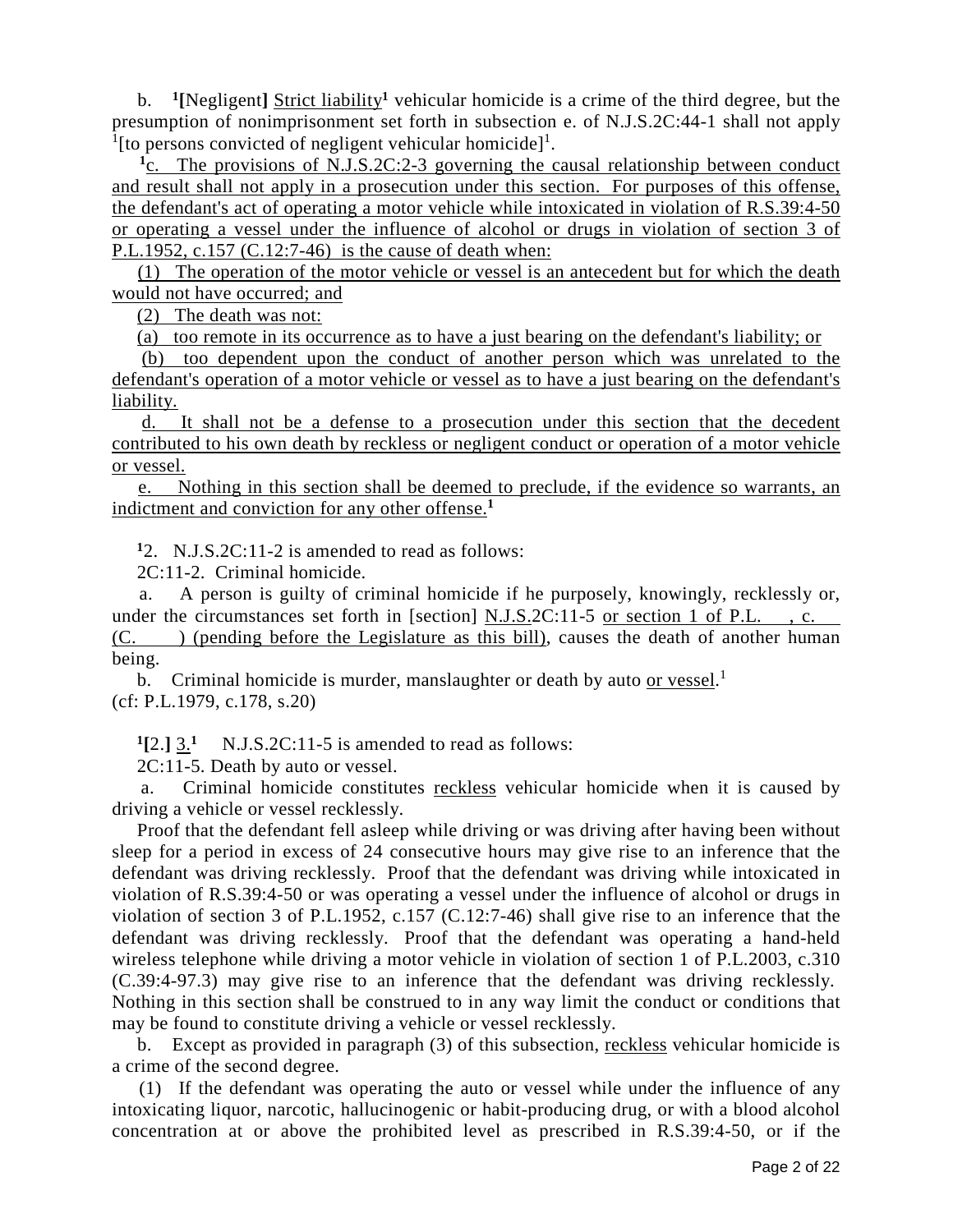defendant was operating the auto or vessel while his driver's license or reciprocity privilege was suspended or revoked for any violation of R.S.39:4-50, section 2 of P.L.1981, c.512 (C.39:4-50.4a), by the **[**Director**]** Chief Administrator of the **[**Division of Motor Vehicles**]** New Jersey Motor Vehicle Commission pursuant to P.L.1982, c.85 (C.39:5-30a et seq.), or by the court for a violation of R.S.39:4-96, the defendant shall be sentenced to a term of imprisonment by the court. The term of imprisonment shall include the imposition of a minimum term. The minimum term shall be fixed at, or between, one-third and one-half of the sentence imposed by the court or three years, whichever is greater, during which the defendant shall be ineligible for parole.

 (2) The court shall not impose a mandatory sentence pursuant to paragraph (1) of this subsection unless the grounds therefor have been established at a hearing. At the hearing, which may occur at the time of sentencing, the prosecutor shall establish by a preponderance of the evidence that the defendant was operating the auto or vessel while under the influence of any intoxicating liquor, narcotic, hallucinogenic or habit-producing drug, or with a blood alcohol concentration at or above the level prescribed in R.S.39:4-50 or that the defendant was operating the auto or vessel while his driver's license or reciprocity privilege was suspended or revoked for any violation of R.S.39:4-50, section 2 of P.L.1981, c.512 (C.39:4- 50.4a), by the **[**Director**]** Chief Administrator of the **[**Division of Motor Vehicles**]** New Jersey Motor Vehicle Commission pursuant to P.L.1982, c.85 (C.39:5-30a et seq.), or by the court for a violation of R.S.39:4-96. In making its findings, the court shall take judicial notice of any evidence, testimony or information adduced at the trial, plea hearing, or other court proceedings and shall also consider the presentence report and any other relevant information.

 (3) **[**Vehicular**]** Reckless vehicular homicide is a crime of the first degree if the defendant was operating the auto or vessel while in violation of R.S.39:4-50 or section 2 of P.L.1981, c.512 (C.39:4-50.4a) while:

 (a) on any school property used for school purposes which is owned by or leased to any elementary or secondary school or school board, or within 1,000 feet of such school property;

 (b) driving through a school crossing as defined in R.S.39:1-1 if the municipality, by ordinance or resolution, has designated the school crossing as such; or

 (c) driving through a school crossing as defined in R.S.39:1-1 knowing that juveniles are present if the municipality has not designated the school crossing as such by ordinance or resolution.

 A map or true copy of a map depicting the location and boundaries of the area on or within 1,000 feet of any property used for school purposes which is owned by or leased to any elementary or secondary school or school board produced pursuant to section 1 of P.L.1987, c.101 (C.2C:35-7) may be used in a prosecution under subparagraph (a) of this paragraph.

 It shall be no defense to a prosecution for a violation of subparagraph (a) or (b) of this paragraph that the defendant was unaware that the prohibited conduct took place while on or within 1,000 feet of any school property or while driving through a school crossing. Nor shall it be a defense to a prosecution under subparagraph (a) or (b) of this paragraph that no juveniles were present on the school property or crossing zone at the time of the offense or that the school was not in session.

 (4) If the defendant was operating the auto or vessel in violation of R.S.39:4-50 or section 2 of P.L.1981, c.512 (C.39:4-50.4a), the defendant's license to operate a motor vehicle shall be suspended for a period of between five years and life, which period shall commence upon completion of any prison sentence imposed upon that person.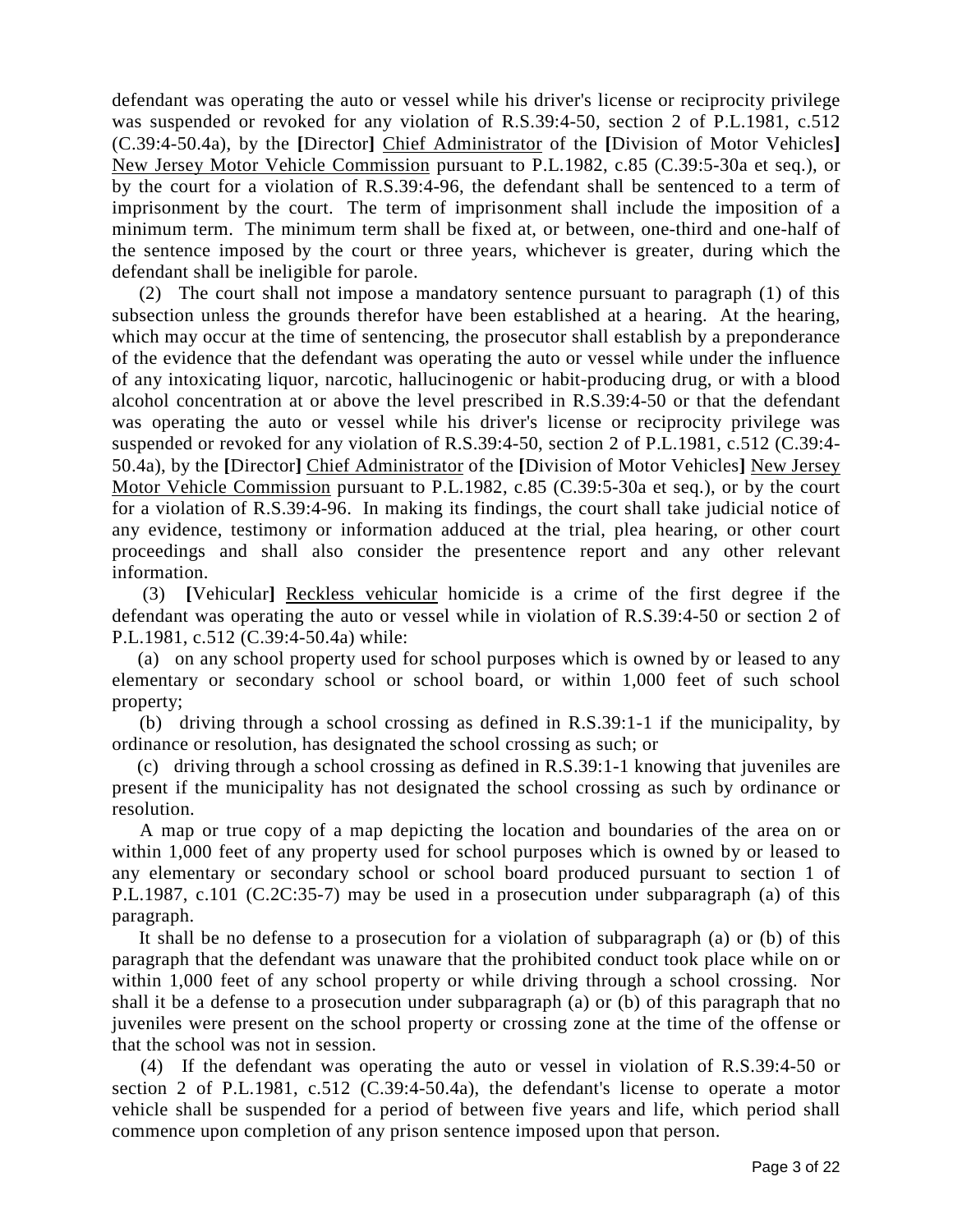c. For good cause shown, the court may, in accepting a plea of guilty under this section, order that such plea not be evidential in any civil proceeding.

Nothing herein shall be deemed to preclude, if the evidence so warrants, an indictment and conviction for aggravated manslaughter under the provisions of subsection a. of N.J.S.2C:11-4.

 As used in this section, "auto or vessel" means all means of conveyance propelled otherwise than by muscular power.

 e. Any person who violates paragraph (3) of subsection b. of this section shall forfeit the auto or vessel used in the commission of the offense, unless the defendant can establish at a hearing, which may occur at the time of sentencing, by a preponderance of the evidence that such forfeiture would constitute a serious hardship to the family of the defendant that outweighs the need to deter such conduct by the defendant and others. In making its findings, the court shall take judicial notice of any evidence, testimony or information adduced at the trial, plea hearing, or other court proceedings and shall also consider the presentence report and any other relevant information. Forfeiture pursuant to this subsection shall be in addition to, and not in lieu of, civil forfeiture pursuant to chapter 64 of this title. (cf: P.L.2012, c.22, s.1)

**<sup>1</sup>**4. Section 1 of P.L.1997, c.111 (C.2C:11-5.1) is amended to read as follows:

 1. A motor vehicle operator who knows he is involved in an accident and knowingly leaves the scene of that accident under circumstances that violate the provisions of R.S.39:4- 129 shall be guilty of a crime of the second degree if the accident results in the death of another person.

 If the evidence so warrants, nothing in this section shall be deemed to preclude an indictment and conviction for aggravated manslaughter under the provisions of N.J.S.2C:11- 4 [or] , reckless vehicular homicide under the provisions of N.J.S.2C:11-5 or **[**negligent**]** strict liability vehicular homicide under the provisions of section 1 of P.L., c. (C. (pending before the Legislature as this bill).

 Notwithstanding the provisions of N.J.S.2C:1-8 or any other provisions of law, a conviction arising under this section shall not merge with a conviction for aggravated manslaughter under the provisions of N.J.S.2C:11-4 **[**or for**]** , reckless vehicular homicide under the provisions of N.J.S.2C:11-5 or **[**negligent**]** strict liability vehicular homicide under the provisions of section 1 of P.L.  $\cdot$ , c.  $\cdot$  (C. ) (pending before the Legislature as this bill) and a separate sentence shall be imposed upon each such conviction.

 Notwithstanding the provisions of N.J.S.2C:44-5 or any other provisions of law, when the court imposes multiple sentences of imprisonment for more than one offense, those sentences shall run consecutively.

 For the purposes of this section, neither knowledge of the death nor knowledge of the violation are elements of the offense and it shall not be a defense that the operator of the motor vehicle was unaware of the death or of the provisions of R.S.39:4-129.**<sup>1</sup>** (cf: P.L.2007, c.83, s.1)

**<sup>1</sup>**5. Section 1 of P.L.2014, c.17 (C.2C:11-5.2) is amended to read as follows:

 1. a. Whenever any vessel, as defined in section 2 of P.L.1995, c.401 (C.12:7-71), is involved in an accident upon the waters of this State, and the operator of that vessel knows he is involved in an accident and knowingly leaves the scene of that accident under circumstances that violate the provisions of section 11 of P.L.1962, c.73 (C.12:7-34.46), that operator shall be guilty of a crime of the second degree if the accident results in the death of another person, and shall be guilty of a crime of the third degree if the accident results in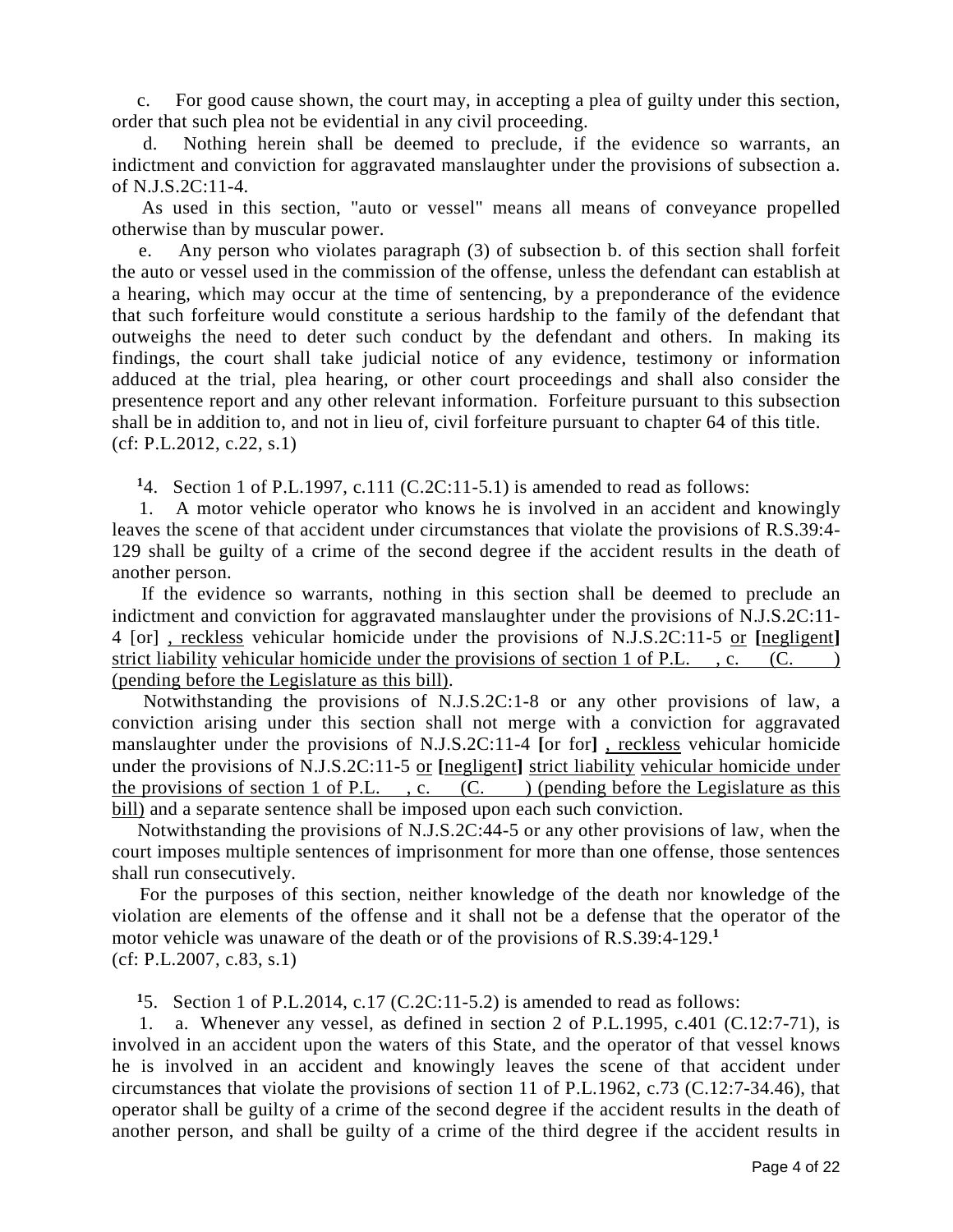serious bodily injury to another person. The presumption of nonimprisonment set forth in N.J.S.2C:44-1 shall not apply to persons convicted under the provisions of this section.

 b. If the evidence so warrants, nothing in this section shall be deemed to preclude an indictment and conviction for aggravated manslaughter under the provisions of N.J.S.2C:11- 4 **[**or**]** , reckless vehicular homicide under the provisions of N.J.S.2C:11-5 or **[**negligent**]**  strict liability vehicular homicide under the provisions of section 1 of P.L., c. (C.) (pending before the Legislature as this bill).

 c. Notwithstanding the provisions of N.J.S.2C:1-8 or any other provisions of law, a conviction arising under this section shall not merge with a conviction for aggravated manslaughter under the provisions of N.J.S.2C:11-4 [or for**]** , reckless vehicular homicide under the provisions of N.J.S.2C:11-5 or **[**negligent**]** strict liability vehicular homicide under the provisions of section 1 of P.L.  $\overline{c}$ .  $\overline{(C)}$  (pending before the Legislature as this bill) and a separate sentence shall be imposed upon each such conviction.

 d. Notwithstanding the provisions of N.J.S.2C:44-5 or any other provisions of law, when the court imposes multiple sentences of imprisonment for more than one offense, those sentences shall run consecutively.

 e. For the purposes of this section, knowledge of the death, knowledge of the serious bodily injury, or knowledge of the violation shall not be elements of the offense and it shall not be a defense that the operator of the vessel was unaware of the death or of the provisions of section 11 of P.L.1962, c.73 (C.12:7-34.46).**<sup>1</sup>**

(cf: P.L.2014, c.17, s.1)

 $\frac{1}{3}$ .] 6.<sup>1</sup> N.J.S.2C:44-1 is amended to read as follows:

 2C:44-1. a. In determining the appropriate sentence to be imposed on a person who has been convicted of an offense, the court shall consider the following aggravating circumstances:

 (1) The nature and circumstances of the offense, and the role of the actor therein, including whether or not it was committed in an especially heinous, cruel, or depraved manner;

 (2) The gravity and seriousness of harm inflicted on the victim, including whether or not the defendant knew or reasonably should have known that the victim of the offense was particularly vulnerable or incapable of resistance due to advanced age, ill-health, or extreme youth, or was for any other reason substantially incapable of exercising normal physical or mental power of resistance;

(3) The risk that the defendant will commit another offense;

 (4) A lesser sentence will depreciate the seriousness of the defendant's offense because it involved a breach of the public trust under chapters 27 and 30, or the defendant took advantage of a position of trust or confidence to commit the offense;

 (5) There is a substantial likelihood that the defendant is involved in organized criminal activity;

 (6) The extent of the defendant's prior criminal record and the seriousness of the offenses of which he has been convicted;

 (7) The defendant committed the offense pursuant to an agreement that he either pay or be paid for the commission of the offense and the pecuniary incentive was beyond that inherent in the offense itself;

 (8) The defendant committed the offense against a police or other law enforcement officer, correctional employee or fireman, acting in the performance of his duties while in uniform or exhibiting evidence of his authority; the defendant committed the offense because of the status of the victim as a public servant; or the defendant committed the offense against a sports official, athletic coach or manager, acting in or immediately following the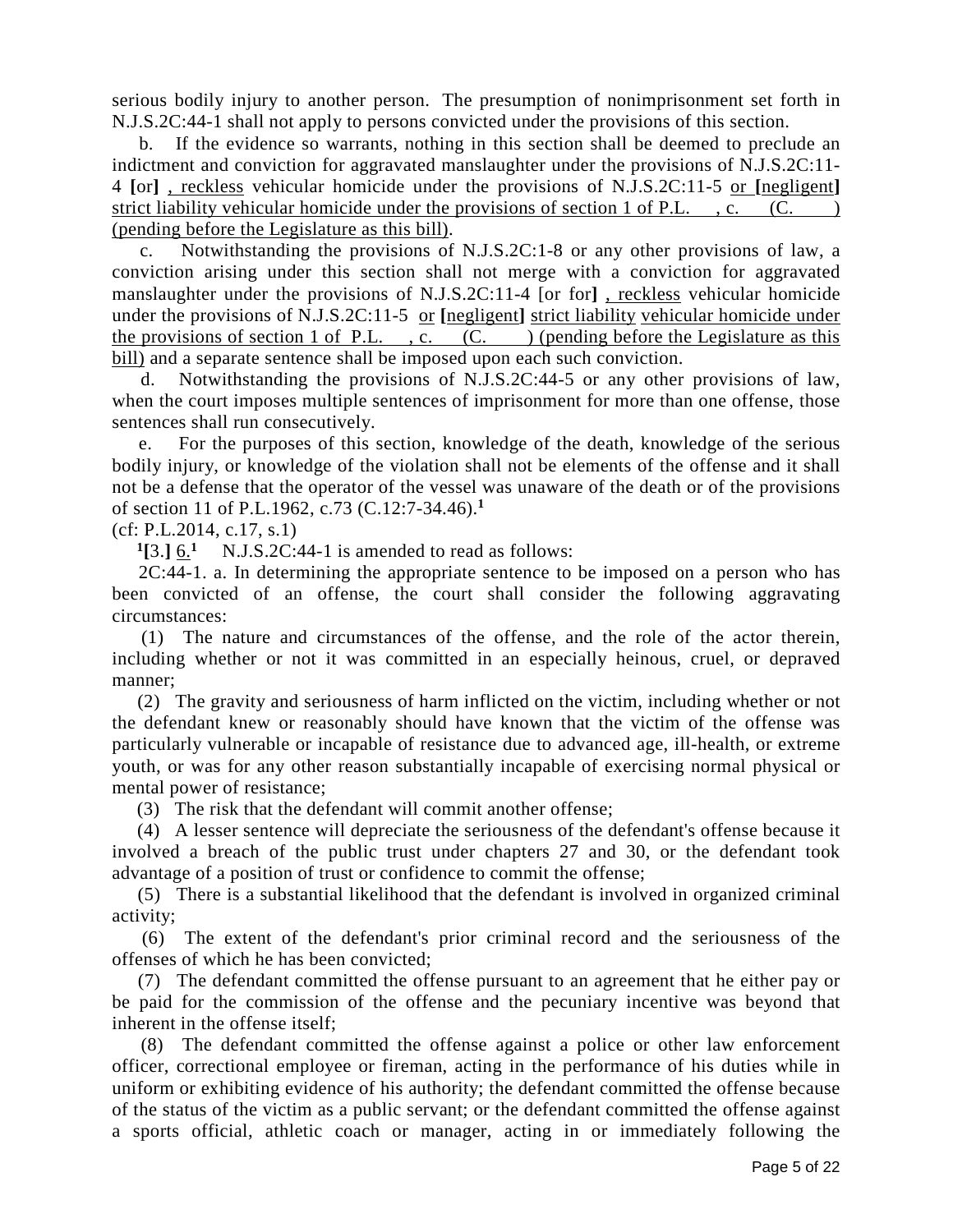performance of his duties or because of the person's status as a sports official, coach or manager;

(9) The need for deterring the defendant and others from violating the law;

 (10) The offense involved fraudulent or deceptive practices committed against any department or division of State government;

 (11) The imposition of a fine, penalty or order of restitution without also imposing a term of imprisonment would be perceived by the defendant or others merely as part of the cost of doing business, or as an acceptable contingent business or operating expense associated with the initial decision to resort to unlawful practices;

 (12) The defendant committed the offense against a person who he knew or should have known was 60 years of age or older, or disabled;

 (13) The defendant, while in the course of committing or attempting to commit the crime, including the immediate flight therefrom, used or was in possession of a stolen motor vehicle;

 (14) The offense involved an act of domestic violence, as that term is defined in subsection a. of section 3 of P.L.1991, c. 261 (C.2C:25-19), committed in the presence of a child under 16 years of age; and

 (15) The offense involved an act of domestic violence, as that term is defined in subsection a. of section 3 of P.L.1991, c. 261 (C.2C:25-19) and the defendant committed at least one act of domestic violence on more than one occasion.

 b. In determining the appropriate sentence to be imposed on a person who has been convicted of an offense, the court may properly consider the following mitigating circumstances:

(1) The defendant's conduct neither caused nor threatened serious harm;

 (2) The defendant did not contemplate that his conduct would cause or threaten serious harm;

(3) The defendant acted under a strong provocation;

 (4) There were substantial grounds tending to excuse or justify the defendant's conduct, though failing to establish a defense;

(5) The victim of the defendant's conduct induced or facilitated its commission;

 (6) The defendant has compensated or will compensate the victim of his conduct for the damage or injury that he sustained, or will participate in a program of community service;

 (7) The defendant has no history of prior delinquency or criminal activity or has led a law-abiding life for a substantial period of time before the commission of the present offense;

(8) The defendant's conduct was the result of circumstances unlikely to recur;

 (9) The character and attitude of the defendant indicate that he is unlikely to commit another offense;

 (10) The defendant is particularly likely to respond affirmatively to probationary treatment;

 (11) The imprisonment of the defendant would entail excessive hardship to himself or his dependents;

(12) The willingness of the defendant to cooperate with law enforcement authorities;

 (13) The conduct of a youthful defendant was substantially influenced by another person more mature than the defendant.

 c. (1) A plea of guilty by a defendant or failure to so plead shall not be considered in withholding or imposing a sentence of imprisonment.

 (2) When imposing a sentence of imprisonment the court shall consider the defendant's eligibility for release under the law governing parole, including time credits awarded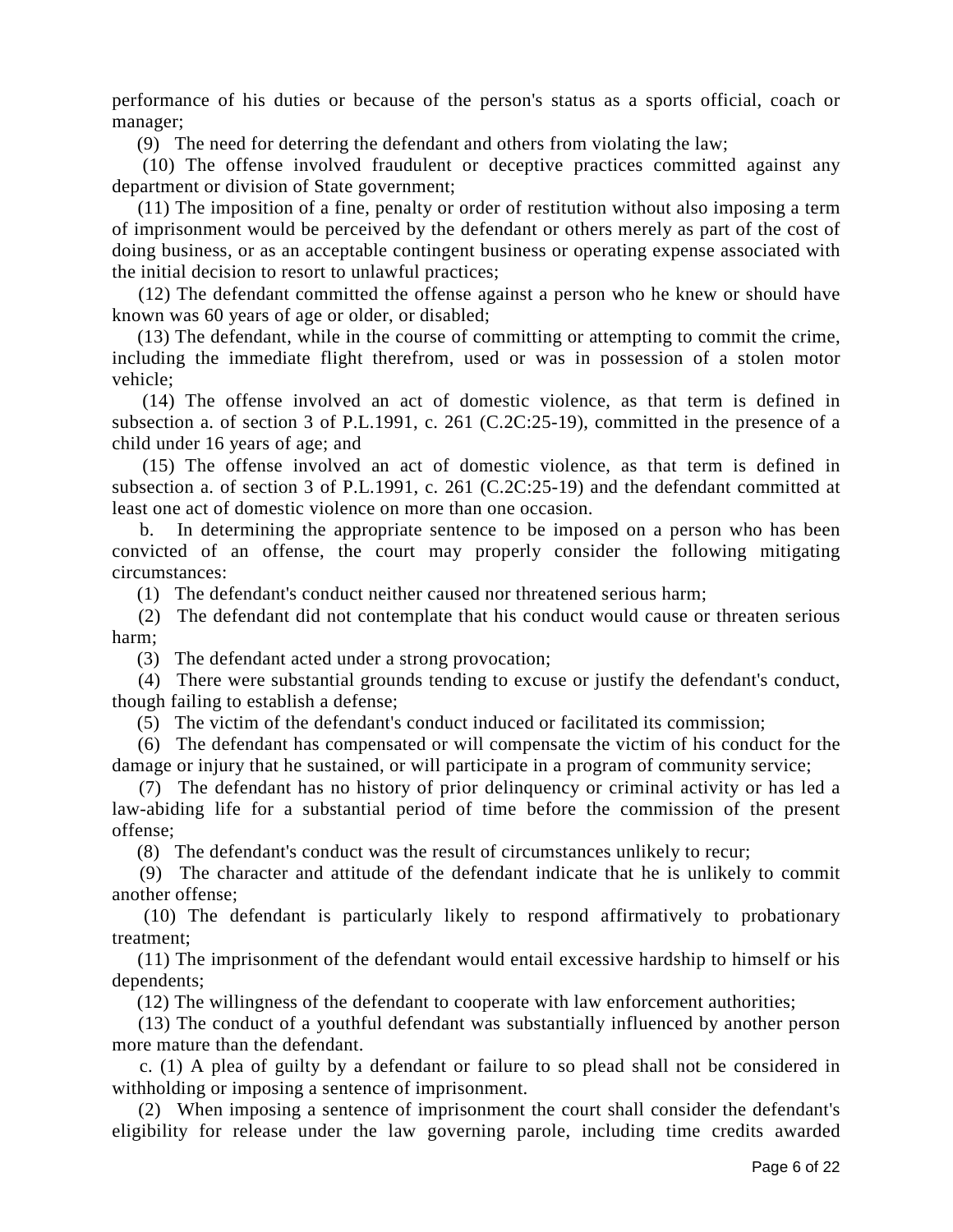pursuant to Title 30 of the Revised Statutes, in determining the appropriate term of imprisonment.

 d. Presumption of imprisonment. The court shall deal with a person who has been convicted of a crime of the first or second degree, or a crime of the third degree where the court finds that the aggravating factor in paragraph (5), (14) or (15) of subsection a. applies, by imposing a sentence of imprisonment unless, having regard to the character and condition of the defendant, it is of the opinion that his imprisonment would be a serious injustice which overrides the need to deter such conduct by others. Notwithstanding the provisions of subsection e. of this section, the court shall deal with a person who has been convicted of theft of a motor vehicle or of the unlawful taking of a motor vehicle and who has previously been convicted of either offense by imposing a sentence of imprisonment unless, having regard to the character and condition of the defendant, it is of the opinion that his imprisonment would be a serious injustice which overrides the need to deter such conduct by others.

 e. The court shall deal with a person convicted of an offense other than a crime of the first or second degree, who has not previously been convicted of an offense, without imposing a sentence of imprisonment unless, having regard to the nature and circumstances of the offense and the history, character and condition of the defendant, it is of the opinion that his imprisonment is necessary for the protection of the public under the criteria set forth in subsection a., except that this subsection shall not apply if the court finds that the aggravating factor in paragraph  $(5)$ ,  $(14)$  or  $(15)$  of subsection a. applies or if the person is convicted of any of the following crimes of the third degree: theft of a motor vehicle; unlawful taking of a motor vehicle; eluding; **1[**negligent**]** strict liability**<sup>1</sup>** vehicular homicide pursuant to section 1 of P.L. , c. (C. ) (pending before the Legislature as this bill; if the person is convicted of a crime of the third degree constituting use of a false government document in violation of subsection c. of section 1 of P.L.1983, c.565 (C.2C:21-2.1); if the person is convicted of a crime of the third degree constituting distribution, manufacture or possession of an item containing personal identifying information in violation of subsection b. of section 6 of P.L.2003, c.184 (C.2C:21-17.3); if the person is convicted of a crime of the third or fourth degree constituting bias intimidation in violation of N.J.S.2C:16-1; if the person is convicted of a crime of the third degree under paragraph (12) of subsection b. of N.J.S.2C:12-1 or section 2 of P.L.1997, c.111 (C.2C:12-1.1); or if the person is convicted of a crime of the third or fourth degree under the provisions of section 1 or 2 of P.L.2007, c.341 (C.2C:33-29 or C.2C:33-30).

 f. Presumptive Sentences. (1) Except for the crime of murder, unless the preponderance of aggravating or mitigating factors, as set forth in subsections a. and b., weighs in favor of a higher or lower term within the limits provided in N.J.S.2C:43-6, when a court determines that a sentence of imprisonment is warranted, it shall impose sentence as follows:

 (a) To a term of 20 years for aggravated manslaughter or kidnapping pursuant to paragraph (1) of subsection c. of N.J.S.2C:13-1 when the offense constitutes a crime of the first degree;

 (b) Except as provided in subparagraph (a) of this paragraph to a term of 15 years for a crime of the first degree;

- (c) To a term of seven years for a crime of the second degree;
- (d) To a term of four years for a crime of the third degree; and
- (e) To a term of nine months for a crime of the fourth degree.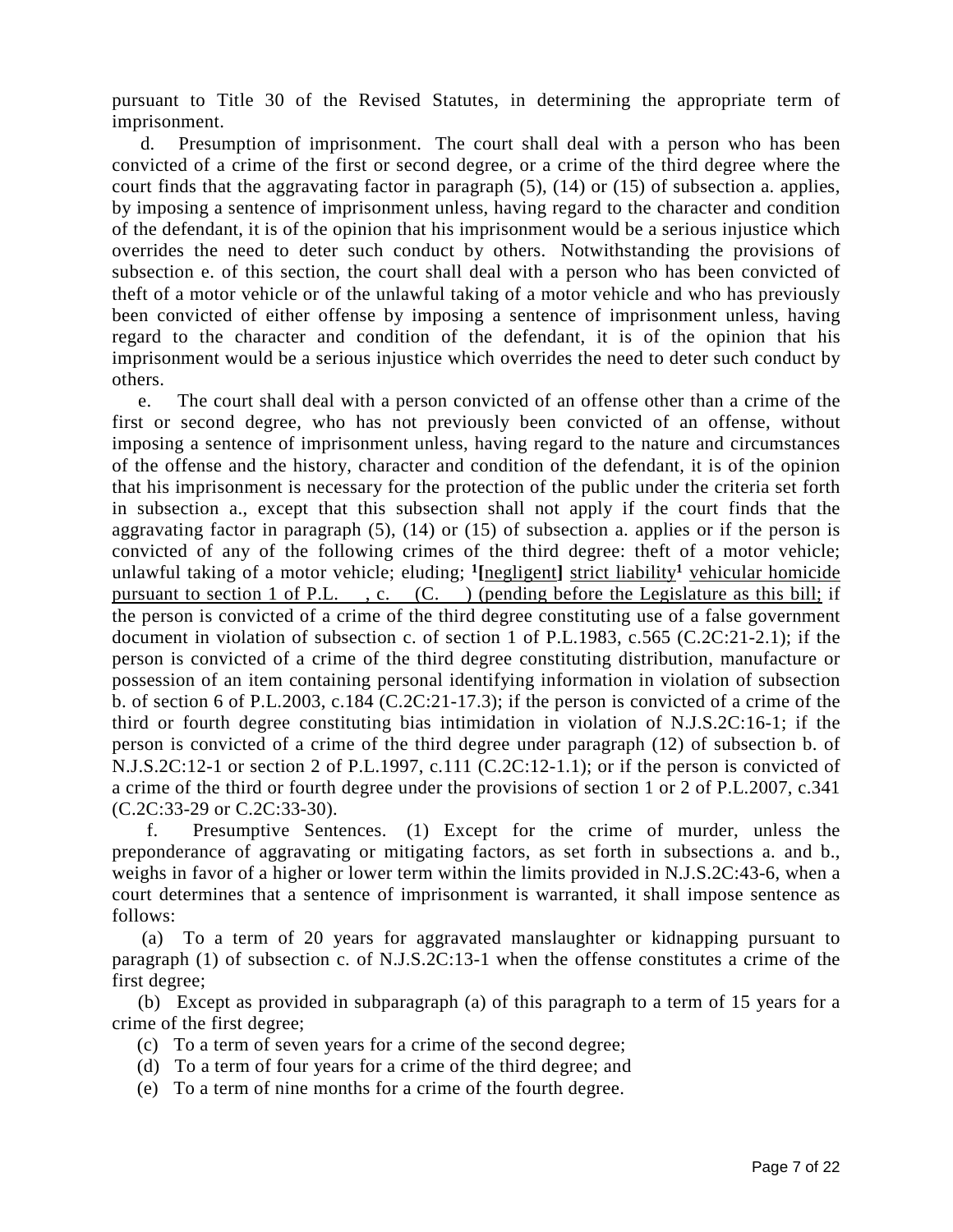In imposing a minimum term pursuant to subsection b. of N.J.S.2C:43-6, the sentencing court shall specifically place on the record the aggravating factors set forth in this section which justify the imposition of a minimum term.

 Unless the preponderance of mitigating factors set forth in subsection b. weighs in favor of a lower term within the limits authorized, sentences imposed pursuant to paragraph (1) of subsection a. of N.J.S.2C:43-7 shall have a presumptive term of life imprisonment. Unless the preponderance of aggravating and mitigating factors set forth in subsections a. and b. weighs in favor of a higher or lower term within the limits authorized, sentences imposed pursuant to paragraph (2) of subsection a. of N.J.S.2C:43-7 shall have a presumptive term of 50 years' imprisonment; sentences imposed pursuant to paragraph (3) of subsection a. of N.J.S.2C:43-7 shall have a presumptive term of 15 years' imprisonment; and sentences imposed pursuant to paragraph (4) of subsection a. of N.J.S.2C:43-7 shall have a presumptive term of seven years' imprisonment.

 In imposing a minimum term pursuant to subsection b. of N.J.S.2C:43-7, the sentencing court shall specifically place on the record the aggravating factors set forth in this section which justify the imposition of a minimum term.

 (2) In cases of convictions for crimes of the first or second degree where the court is clearly convinced that the mitigating factors substantially outweigh the aggravating factors and where the interest of justice demands, the court may sentence the defendant to a term appropriate to a crime of one degree lower than that of the crime for which he was convicted. If the court does impose sentence pursuant to this paragraph, or if the court imposes a noncustodial or probationary sentence upon conviction for a crime of the first or second degree, such sentence shall not become final for 10 days in order to permit the appeal of such sentence by the prosecution.

 g. Imposition of Noncustodial Sentences in Certain Cases. If the court, in considering the aggravating factors set forth in subsection a., finds the aggravating factor in paragraph  $(2)$ ,  $(5)$ ,  $(10)$ , or  $(12)$  of subsection a. and does not impose a custodial sentence, the court shall specifically place on the record the mitigating factors which justify the imposition of a noncustodial sentence.

 h. Except as provided in section 2 of P.L.1993, c.123 (C.2C:43-11), the presumption of imprisonment as provided in subsection d. of this section shall not preclude the admission of a person to the Intensive Supervision Program, established pursuant to the Rules Governing the Courts of the State of New Jersey.

(cf: P.L.2015, c.98, s.5)

**<sup>1</sup>**7. Section 1 of P.L.2006, c.28 (C.2B:12-17.2) is amended to read as follows:

 1. a. In any matter concerning Title 39 of the Revised Statutes where death or serious bodily injury has occurred, regardless of whether the death or serious bodily injury is an element of the offense or violation, the Superior Court shall have exclusive jurisdiction over the offense or violation until such time that the Superior Court transfers the matter to the municipal court. For the purposes of this section, the term "serious bodily injury" shall have the meaning set forth in subsection b. of N.J.S.2C:11-1.

 b. The Attorney General may develop guidelines establishing procedures to be followed for prosecutions involving violations of N.J.S.2C:11-4, N.J.S.2C:11-5, section 1 of P.L. c. (C. ) (pending before the Legislature as this bill) or section 1 of P.L.1997, c.111 (C.2C:11-5.1) or criminal offenses involving serious bodily injury and underlying motor vehicle offenses arising from the same incident consistent with the provisions of P.L.2006, c.28 (C.2B:12-17.2 et al.).**<sup>1</sup>** (cf: P.L.2006, c.28, s.1)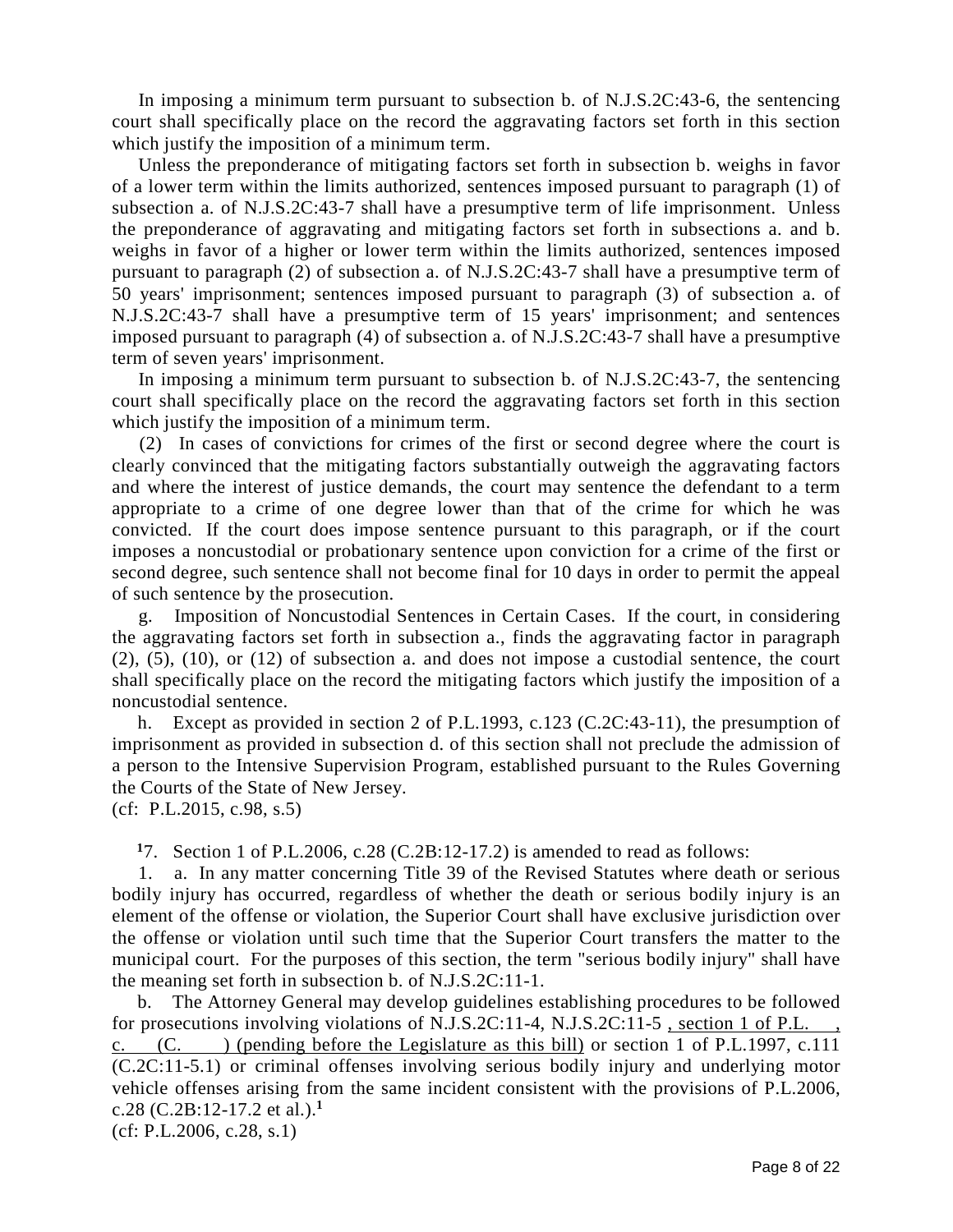**1**8. N.J.S.2C:29-8 is amended to read as follows:

2C:29-8. Corrupting or Influencing a Jury.

 Any person who, directly or indirectly, corrupts, influences or attempts to corrupt or influence a jury or juror to be more favorable to the one side than to the other by promises, persuasions, entreaties, threats, letters, money, entertainment or other sinister means; or any person who employs any unfair or fraudulent practice, art or contrivance to obtain a verdict, or attempts to instruct a jury or juror beforehand at any place or time, or in any manner or way, except in open court at the trial of the cause, by the strength of the evidence, the arguments of the parties or their counsel, or the opinion or charge of the court is guilty of a crime.

 a. Corrupting or influencing a jury is a crime of the first degree if the conduct occurs in connection with an official proceeding involving any of the following crimes, as enumerated in subsection d. of section 2 of P.L.1997, c.117 (C.2C:43-7.2), and the actor employs force or threat of force:

(1) N.J.S.2C:11-3, murder;

(2) N.J.S.2C:11-4, aggravated manslaughter or manslaughter;

 (3) N.J.S.2C:11-5, reckless vehicular homicide or **[**negligent**]** strict liability vehicular homicide under the provisions of P.L.  $\cdot$ , c.  $\cdot$  (C. ) (pending before the Legislature as this bill);

(4) subsection b. of N.J.S.2C:12-1, aggravated assault;

(5) subsection b. of section 1 of P.L.1996, c.14  $(C.2C:12-11)$ , disarming a law enforcement officer;

(6) N.J.S.2C:13-1, kidnapping;

(7) subsection a. of N.J.S.2C:14-2, aggravated sexual assault;

 (8) subsection b. of N.J.S.2C:14-2 and paragraph (1) of subsection c. of N.J.S.2C:14-2, sexual assault;

(9) N.J.S.2C:15-1, robbery;

(10) section 1 of P.L.1993, c.221 (C.2C:15-2), carjacking;

(11) paragraph (1) of subsection a. of N.J.S.2C:17-1, aggravated arson;

(12) N.J.S.2C:18-2, burglary;

(13) subsection a. of N.J.S.2C:20-5, extortion;

 (14) subsection b. of section 1 of P.L.1997, c.185 (C.2C:35-4.1), booby traps in manufacturing or distribution facilities;

(15) N.J.S.2C:35-9, strict liability for drug induced deaths;

(16) section 2 of P.L.2002, c.26 (C.2C:38-2), terrorism;

 (17) section 3 of P.L.2002, c.26 (C.2C:38-3), producing or possessing chemical weapons, biological agents or nuclear or radiological devices; or

(18) N.J.S.2C:41-2, racketeering, when it is a crime of the first degree.

 b. Corrupting or influencing a jury is a crime of the second degree if the actor employs force or threat of force and the conduct occurs in connection with an action which does not involve any of the crimes enumerated in subsection a. of this section.

Otherwise, corrupting or influencing a jury is a crime of the third degree, provided, however, that the presumption of nonimprisonment set forth in subsection e. of 2C:44-1 for persons who have not previously been convicted of an offense shall not apply.**<sup>1</sup>** (cf: P.L.2009, c.169, s.1)

 **1**9. N.J.S.2C:52-2 is amended to read as follows:

2C:52-2. Indictable Offenses.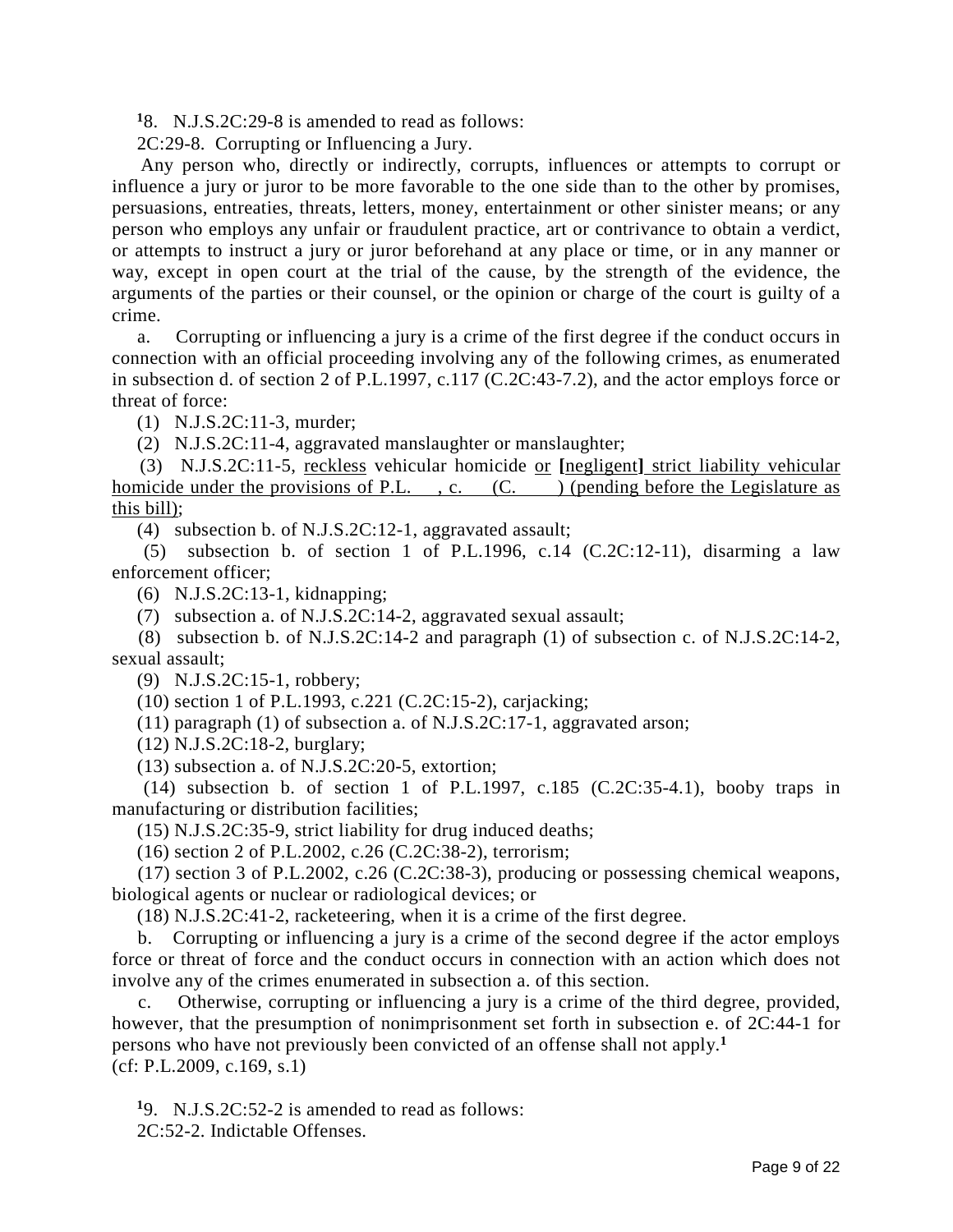a. In all cases, except as herein provided, wherein a person has been convicted of a crime under the laws of this State and who has not been convicted of any prior or subsequent crime, whether within this State or any other jurisdiction, and has not been convicted of a disorderly persons or petty disorderly persons offense on more than two occasions may, after the expiration of a period of 10 years from the date of his most recent conviction, payment of fine, satisfactory completion of probation or parole, or release from incarceration for that crime or for any disorderly persons or petty disorderly persons offense, whichever is later, present an expungement application to the Superior Court in the county in which the conviction for the crime was adjudged, which contains a duly verified petition as provided in N.J.S.2C:52-7 for the criminal conviction sought to be expunged, and may also contain additional duly verified petitions for no more than two convictions for any disorderly persons or petty disorderly persons offenses, praying that the conviction, or convictions if applicable, and all records and information pertaining thereto be expunged. The petition for each conviction appended to an application shall comply with the requirements set forth in N.J.S.2C:52-1 et seq.

 Notwithstanding the provisions of the preceding paragraph, a petition may be filed and presented, and the court may grant an expungement pursuant to this section, although less than 10 years has expired in accordance with the requirements of the preceding paragraph where the court finds:

 (1) less than 10 years has expired from the satisfaction of a fine, but the ten-year time requirement is otherwise satisfied, and the court finds that the person substantially complied with any payment plan ordered pursuant to N.J.S.2C:46-1 et seq., or could not do so due to compelling circumstances affecting his ability to satisfy the fine; or

 (2) at least five years has expired from the date of his conviction, payment of fine, satisfactory completion of probation or parole, or release from incarceration, whichever is later; the person has not been convicted of a crime, disorderly persons offense, or petty disorderly persons offense since the time of the conviction; and the court finds in its discretion that expungement is in the public interest, giving due consideration to the nature of the offense, and the applicant's character and conduct since conviction.

 In determining whether compelling circumstances exist for the purposes of paragraph (1) of this subsection, a court may consider the amount of the fine or fines imposed, the person's age at the time of the offense, the person's financial condition and other relevant circumstances regarding the person's ability to pay.

 Although subsequent convictions for no more than two disorderly or petty disorderly persons offenses shall not be an absolute bar to relief, the nature of those conviction or convictions and the circumstances surrounding them shall be considered by the court and may be a basis for denial of relief if they or either of them constitute a continuation of the type of unlawful activity embodied in the criminal conviction for which expungement is sought.

 b. Records of conviction pursuant to statutes repealed by this Code for the crimes of murder, manslaughter, treason, anarchy, kidnapping, rape, forcible sodomy, arson, perjury, false swearing, robbery, embracery, or a conspiracy or any attempt to commit any of the foregoing, or aiding, assisting or concealing persons accused of the foregoing crimes, shall not be expunged.

 Records of conviction for the following crimes specified in the New Jersey Code of Criminal Justice shall not be subject to expungement: N.J.S.2C:11-1 et seq. (Criminal Homicide), except death by auto as specified in N.J.S.2C:11-5 and **[**negligent**]** strict liability vehicular homicide as specified in section 1 of P.L., c.  $(C.$  (C. ) (pending before the Legislature as this bill); N.J.S.2C:13-1 (Kidnapping); section 1 of P.L.1993, c.291 (C.2C:13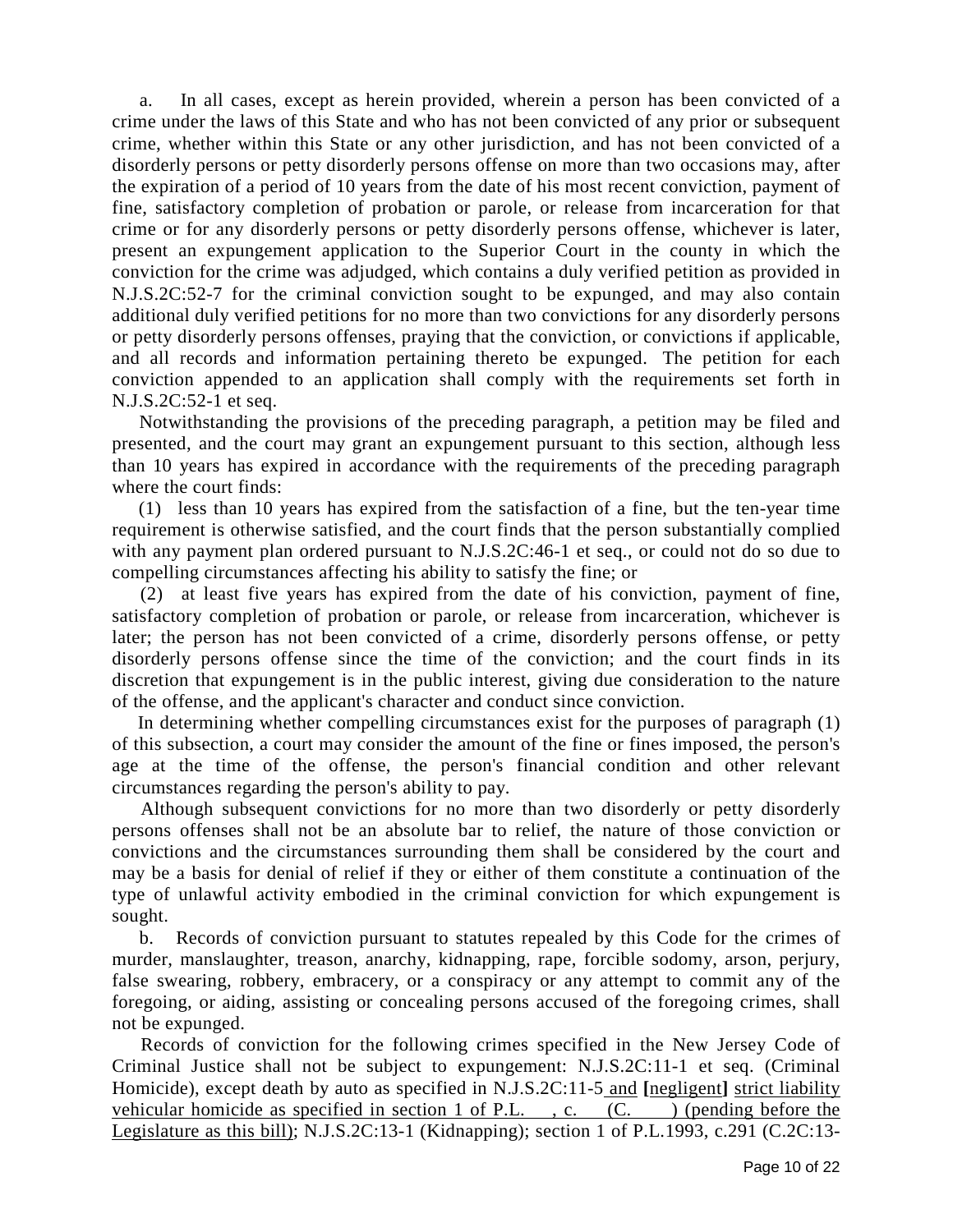6) (Luring or Enticing); section 1 of P.L.2005, c.77 (C.2C:13-8) (Human Trafficking); N.J.S.2C:14-2 (Sexual Assault or Aggravated Sexual Assault); subsection a. of N.J.S.2C:14- 3 (Aggravated Criminal Sexual Contact); if the victim is a minor, subsection b. of N.J.S.2C:14-3 (Criminal Sexual Contact); if the victim is a minor and the offender is not the parent of the victim, N.J.S.2C:13-2 (Criminal Restraint) or N.J.S.2C:13-3 (False Imprisonment); N.J.S.2C:15-1 (Robbery); N.J.S.2C:17-1 (Arson and Related Offenses); subsection a. of N.J.S.2C:24-4 (Endangering the welfare of a child by engaging in sexual conduct which would impair or debauch the morals of the child, or causing the child other harm); paragraph (4) of subsection b. of N.J.S.2C:24-4 (Photographing or filming a child in a prohibited sexual act); paragraph (3) of subsection b. of N.J.S.2C:24-4 (Causing or permitting a child to engage in a prohibited sexual act); subparagraph (a) of paragraph (5) of subsection b. of N.J.S.2C:24-4 (Distributing, possessing with intent to distribute or using a file-sharing program to store items depicting the sexual exploitation or abuse of a child); subparagraph (b) of paragraph (5) of subsection b. of N.J.S.2C:24-4 (Possessing or viewing items depicting the sexual exploitation or abuse of a child); N.J.S.2C:28-1 (Perjury); N.J.S.2C:28-2 (False Swearing); paragraph (4) of subsection b. of N.J.S.2C:34-1 (Knowingly promoting the prostitution of the actor's child); section 2 of P.L.2002, c.26 (C.2C:38-2) (Terrorism); subsection a. of section 3 of P.L.2002, c.26 (C.2C:38-3) (Producing or Possessing Chemical Weapons, Biological Agents or Nuclear or Radiological Devices); and conspiracies or attempts to commit such crimes.

 Records of conviction for any crime committed by a person holding any public office, position or employment, elective or appointive, under the government of this State or any agency or political subdivision thereof and any conspiracy or attempt to commit such a crime shall not be subject to expungement if the crime involved or touched such office, position or employment.

 c. In the case of conviction for the sale or distribution of a controlled dangerous substance or possession thereof with intent to sell, expungement shall be denied except where the crimes involve:

 (1) Marijuana, where the total quantity sold, distributed or possessed with intent to sell was 25 grams or less;

 (2) Hashish, where the total quantity sold, distributed or possessed with intent to sell was five grams or less; or

 (3) Any controlled dangerous substance provided that the conviction is of the third or fourth degree, where the court finds that expungement is consistent with the public interest, giving due consideration to the nature of the offense and the petitioner's character and conduct since conviction.

 d. In the case of a State licensed physician or podiatrist convicted of an offense involving drugs or alcohol or pursuant to section 14 or 15 of P.L.1989, c.300 (C.2C:21-20 or 2C:21-4.1), the court shall notify the State Board of Medical Examiners upon receipt of a petition for expungement of the conviction and records and information pertaining thereto.**<sup>1</sup>** (cf: P.L.2015, c.261, s.2)

 **1**10. R.S.39:3-10 is amended to read as follows:

 39:3-10. No person shall drive a motor vehicle on a public highway in this State unless the person is under supervision while participating in a behind-the-wheel driving course pursuant to section 6 of P.L.1977, c.25 (C.39:3-13.2a) or is in possession of a validated permit, or a probationary or basic driver's license issued to that person in accordance with this article.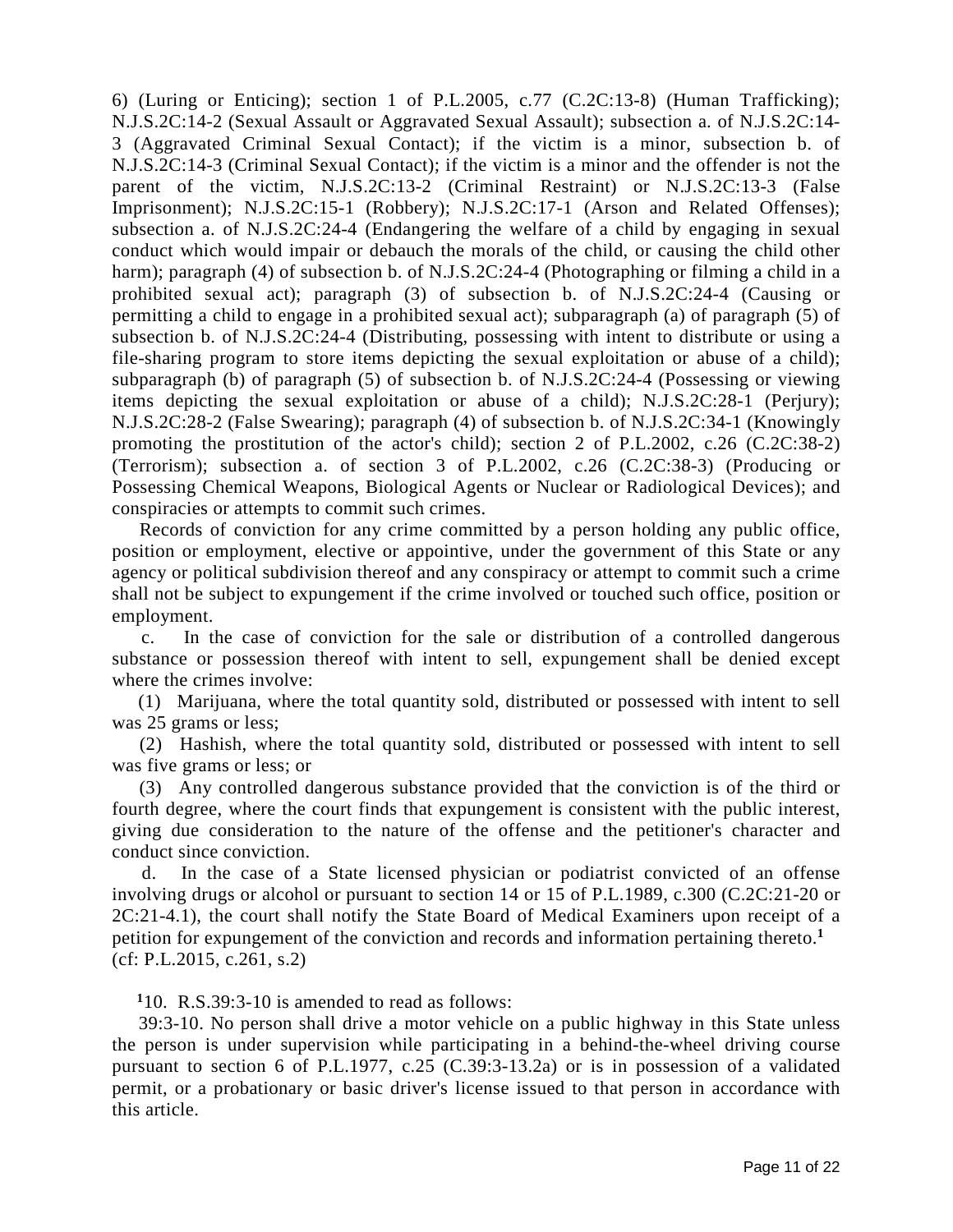No person under 18 years of age shall be issued a basic license to drive motor vehicles, nor shall a person be issued a validated permit, including a validated examination permit, until the applicant has passed a satisfactory examination and other requirements as to the applicant's ability as an operator. The examination shall include a test of the applicant's vision, the applicant's ability to understand traffic control devices, the applicant's knowledge of safe driving practices, including the dangers of driving a vehicle in an aggressive manner, which shall include, but not be limited to, unexpectedly altering the speed of a vehicle, making improper or erratic traffic lane changes, disregarding traffic control devices, failing to yield the right of way, and following another vehicle too closely, and of the effects that ingestion of alcohol or drugs has on a person's ability to operate a motor vehicle, the applicant's knowledge of such portions of the mechanism of motor vehicles as is necessary to insure the safe operation of a vehicle of the kind or kinds indicated by the applicant, and of the laws and ordinary usages of the road. No person shall sit for an examination for any permit without exhibiting photo identification deemed acceptable by the commission, unless that person is a high school student participating in a course of automobile driving education approved by the State Department of Education and conducted in a public, parochial, or private school of this State, pursuant to section 1 of P.L.1950, c.127 (C.39:3-13.1). The commission may waive the written law knowledge examination for any person 18 years of age or older possessing a valid driver's license issued by any other state, the District of Columbia, or the United States Territories of American Samoa, Guam, Puerto Rico, or the Virgin Islands. The commission shall be required to provide that person with a booklet that highlights those motor vehicle laws unique to New Jersey. A road test shall be required for a probationary license and serve as a demonstration of the applicant's ability to operate a vehicle of the class designated. No person shall sit for a road test unless that person exhibits photo identification deemed acceptable by the commission. A high school student who has completed a course of behind-the-wheel automobile driving education approved by the State Department of Education and conducted in a public, parochial, or private school of this State, who has been issued a special learner's permit pursuant to section 1 of P.L.1950, c.127 (C.39:3-13.1) prior to January 1, 2003, shall not be required to exhibit photo identification in order to sit for a road test. The commission may waive the road test for any person 18 years of age or older possessing a valid driver's license issued by any other state, the District of Columbia, or the United States Territories of American Samoa, Guam, Puerto Rico, or the Virgin Islands. The road test shall be given on public streets, where practicable and feasible, but may be preceded by an off-street screening process to assess basic skills. The commission shall approve locations for the road test which pose no more than a minimal risk of injury to the applicant, the examiner, and other motorists. No new locations for the road test shall be approved unless the test can be given on public streets.

 A person who successfully completes a road test for a motorcycle license or a motorcycle endorsement when operating a motorcycle or motorized scooter with an engine displacement of less than 231 cubic centimeters shall be issued a motorcycle license or endorsement restricting the person's operation of such vehicles to any motorcycle with an engine displacement of 500 cubic centimeters or less. A person who successfully completes a road test for a motorcycle license or motorcycle endorsement when operating a motorcycle with an engine displacement of 231 or more cubic centimeters shall be issued a motorcycle license or endorsement without any restriction as to engine displacement. Any person who successfully completes an approved motorcycle safety education course established pursuant to the provisions of section 1 of P.L.1991, c.452 (C.27:5F-36) shall be issued a motorcycle license or endorsement without restriction as to engine displacement.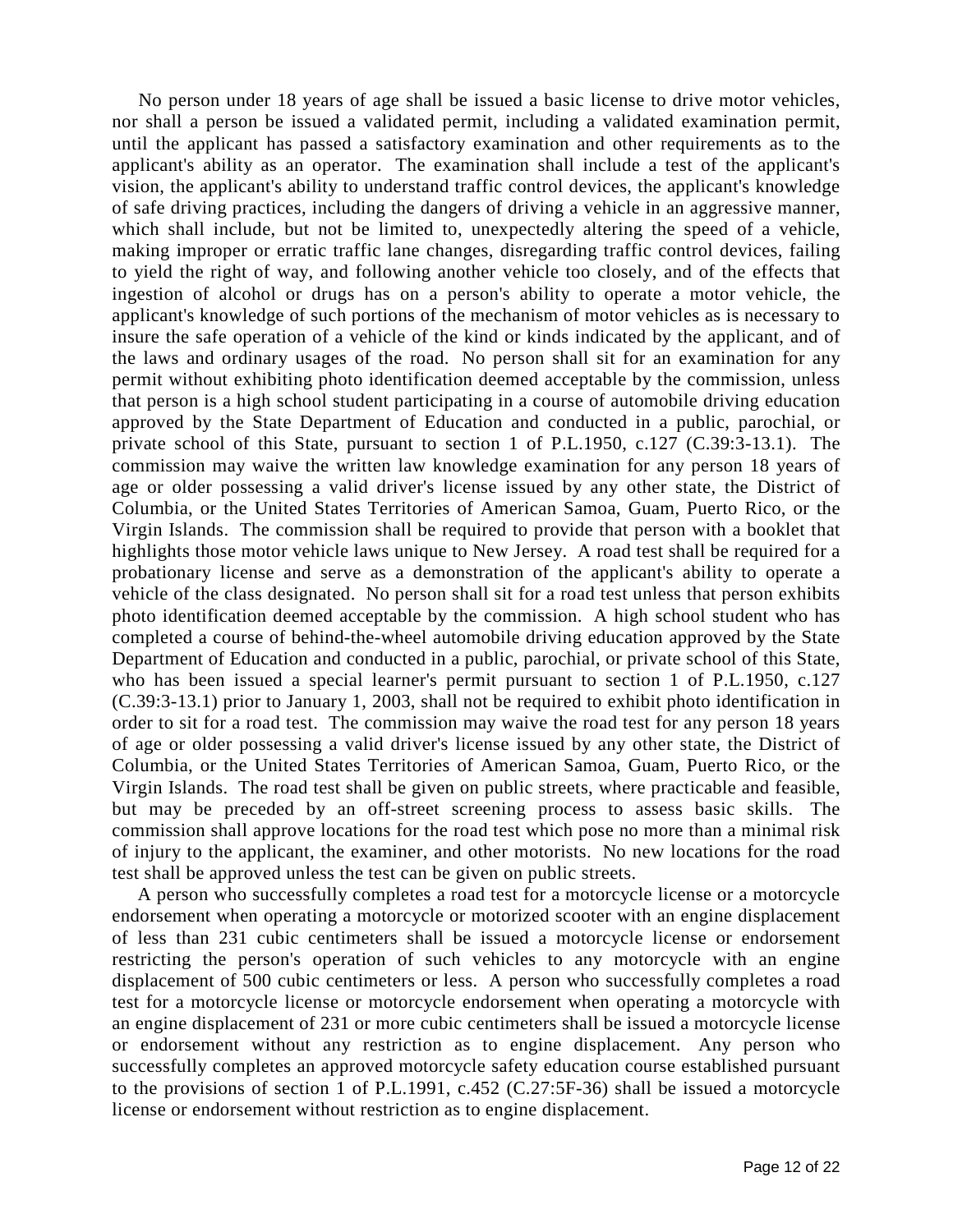The commission shall issue a basic driver's license to operate a motor vehicle other than a motorcycle to a person over 18 years of age who previously has not been licensed to drive a motor vehicle in this State or another jurisdiction only if that person has: (1) operated a passenger automobile in compliance with the requirements of this title for not less than one year, not including any period of suspension or postponement, from the date of issuance of a probationary license pursuant to section 4 of P.L.1950, c.127 (C.39:3-13.4); (2) not been assessed more than two motor vehicle points; (3) not been convicted in the previous year for a violation of R.S.39:4-50, section 2 of P.L.1981, c.512 (C.39:4-50.4a), P.L.1992, c.189  $(C.39:4-50.14)$ , R.S.39:4-129, N.J.S.2C:11-5, section 1 of P.L., c.  $(C.$  (pending before the Legislature as this bill), subsection c. of N.J.S.2C:12-1, or any other motor vehicle-related violation the commission determines to be significant and applicable pursuant to regulation; and (4) passed an examination of the applicant's ability to operate a motor vehicle pursuant to this section.

 The commission shall expand the driver's license examination by 20%. The additional questions to be added shall consist solely of questions developed in conjunction with the Department of Health concerning the use of alcohol or drugs as related to highway safety. The commission shall develop, in conjunction with the Department of Health, supplements to the driver's manual which shall include information necessary to answer any question on the driver's license examination concerning alcohol or drugs as related to highway safety.

 Up to 20 questions may be added to the examination on subjects to be determined by the commission that are of particular relevance to youthful drivers, including the dangers of driving a vehicle in an aggressive manner, which shall include, but not be limited to, unexpectedly altering the speed of a vehicle, making improper or erratic traffic lane changes, disregarding traffic control devices, failing to yield the right of way, and following another vehicle too closely, after consultation with the Director of the Division of Highway Traffic Safety in the Department of Law and Public Safety.

 The commission shall expand the driver's license examination to include a question asking whether the applicant is aware of the provisions of the "Revised Uniform Anatomical Gift Act," P.L.2008, c.50 (C.26:6-77 et al.) and the procedure for indicating on the driver's license the intention to make a donation of body organs or tissues pursuant to P.L.1978, c.181 (C.39:3-12.2).

 The commission shall expand the driver's license examination to include a question asking whether the applicant is aware of the dangers of failing to comply with this State's motor vehicle traffic laws and the "STOP for Nikhil Safety Pledge" set forth in subsection e. of R.S.39:3-41.

 Any person applying for a driver's license to operate a motor vehicle or motorized bicycle in this State shall surrender to the commission any current driver's license issued to the applicant by another state or jurisdiction upon the applicant's receipt of a driver's license for this State. The commission shall refuse to issue a driver's license if the applicant fails to comply with this provision. An applicant for a permit or license who is less than 18 years of age, and who holds a permit or license for a passenger automobile issued by another state or country that is valid or has expired within a time period designated by the commission, shall be subject to the permit and license requirements and penalties applicable to State permit and license applicants who are of the same age; except that if the other state or country has permit or license standards substantially similar to those of this State, the credentials of the other state or country shall be acceptable.

 The commission shall create classified licensing of drivers covering the following classifications: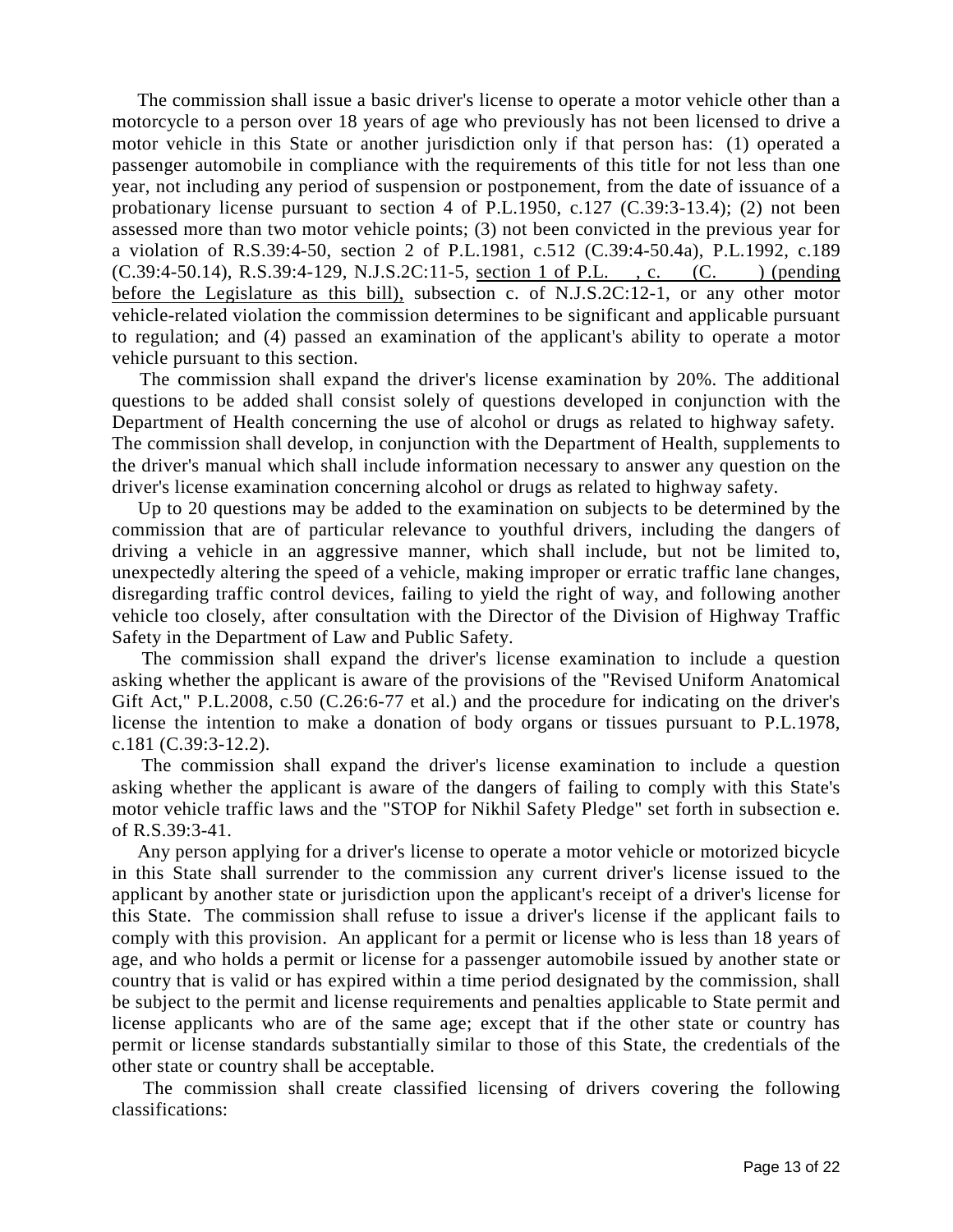a. Motorcycles, except that for the purposes of this section, motorcycle shall not include any three-wheeled motor vehicle equipped with a single cab with glazing enclosing the occupant, seats similar to those of a passenger vehicle or truck, seat belts and automotive steering or any vehicle defined as a motorcycle pursuant to R.S.39:1-1 having a motor with a maximum piston displacement that is less than 50 cubic centimeters or a motor that is rated at no more than 1.5 brake horsepower with a maximum speed of no more than 35 miles per hour on a flat surface.

 b. Omnibuses as classified by R.S.39:3-10.1 and school buses classified under N.J.S.18A:39-1 et seq.

c. (Deleted by amendment, P.L.1999, c.28).

 d. All motor vehicles not included in classifications a. and b. A license issued pursuant to this classification d. shall be referred to as the "basic driver's license."

 Every applicant for a license under classification b. shall be a holder of a basic driver's license. Any issuance of a license under classification b. shall be by endorsement on the basic driver's license.

 A driver's license for motorcycles may be issued separately, but if issued to the holder of a basic driver's license, it shall be by endorsement on the basic driver's license. The holder of a basic driver's license or a separately issued motorcycle license shall be authorized to operate a motorcycle having a motor with a maximum piston displacement that is less than 50 cubic centimeters or a motor that is rated at no more than 1.5 brake horsepower with a maximum speed no more than 35 miles per hour on a flat surface.

 The commission, upon payment of the lawful fee and after it or a person authorized by it has examined the applicant and is satisfied of the applicant's ability as an operator, may, in its discretion, issue a license to the applicant to drive a motor vehicle. The license shall authorize him to drive any registered vehicle, of the kind or kinds indicated, and shall expire, except as otherwise provided, on the last day of the 48th calendar month following the calendar month in which such license was issued.

 The commission may, at its discretion and for good cause shown, issue licenses which shall expire on a date fixed by it. If the commission issues a license to a person who has demonstrated authorization to be present in the United States for a period of time shorter than the standard period of the license, the commission shall fix the expiration date of the license at a date based on the period in which the person is authorized to be present in the United States under federal immigration laws. The commission may renew such a license only if it is demonstrated that the person's continued presence in the United States is authorized under federal law. The fee for licenses with expiration dates fixed by the commission shall be fixed by the commission in amounts proportionately less or greater than the fee herein established.

The required fee for a license for the 48-month period shall be as follows:

Motorcycle license or endorsement: \$18.

Omnibus or school bus endorsement: \$18.

Basic driver's license: \$18.

 The commission shall waive the payment of fees for issuance of omnibus endorsements whenever an applicant establishes to the commission's satisfaction that said applicant will use the omnibus endorsement exclusively for operating omnibuses owned by a nonprofit organization duly incorporated under Title 15 or 16 of the Revised Statutes or Title 15A of the New Jersey Statutes.

 The commission shall issue licenses for the following license period on and after the first day of the calendar month immediately preceding the commencement of such period, such licenses to be effective immediately.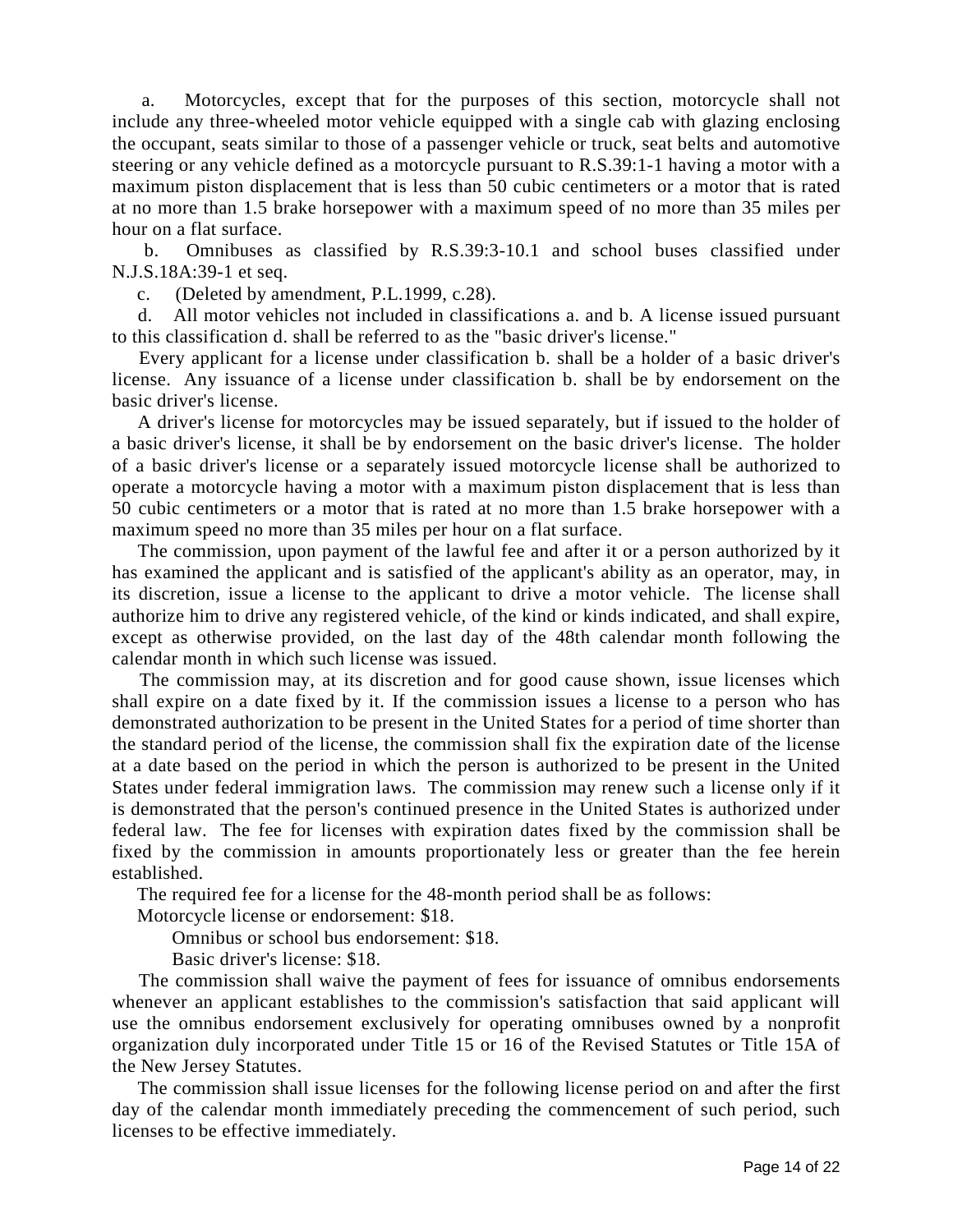All applications for renewals of licenses shall be made in a manner prescribed by the commission and in accordance with procedures established by it.

 The commission in its discretion may refuse to grant a permit or license to drive motor vehicles to a person who is, in its estimation, not a proper person to be granted such a permit or license, but no defect of the applicant shall debar the applicant from receiving a permit or license unless it can be shown by tests approved by the commission that the defect incapacitates the applicant from safely operating a motor vehicle.

 In addition to requiring an applicant for a driver's license to submit satisfactory proof of identity and age, the commission also shall require the applicant to provide, as a condition for obtaining a permit and license, satisfactory proof that the applicant's presence in the United States is authorized under federal law.

 If the commission has reasonable cause to suspect that any document presented by an applicant as proof of identity, age or legal residency is altered, false or otherwise invalid, the commission shall refuse to grant the permit or license until such time as the document may be verified by the issuing agency to the commission's satisfaction.

 A person violating this section shall be subject to a fine not exceeding \$500 or imprisonment in the county jail for not more than 60 days, but if that person has never been licensed to drive in this State or any other jurisdiction, the applicant shall be subject to a fine of not less than \$200 and, in addition, the court shall issue an order to the commission requiring the commission to refuse to issue a license to operate a motor vehicle to the person for a period of not less than 180 days. The penalties provided for by this paragraph shall not be applicable in cases where failure to have actual possession of the operator's license is due to an administrative or technical error by the commission.

 Nothing in this section shall be construed to alter or extend the expiration of any license issued prior to the date this amendatory and supplementary act becomes operative.**<sup>1</sup>** (cf: P.L.2015, c.78, s.1)

**<sup>1</sup>**11. R.S.39:3-13 is amended to read as follows:

 39:3-13. The chief administrator may, in the chief administrator's discretion, issue to a person over 17 years of age an examination permit, under the hand and seal of the chief administrator, allowing such person, for the purpose of fitting the person to become a licensed driver, to operate a designated class of motor vehicles other than passenger automobiles and motorcycles for a specified period of not more than 90 days, while in the company and under the supervision of a driver licensed to operate such designated class of motor vehicles.

 The chief administrator, in the chief administrator's discretion, may issue for a specified period of not less than one year a passenger automobile or motorcycle-only examination permit to a person over 17 years of age regardless of whether a person has completed a course of behind-the-wheel automobile driving education pursuant to section 1 of P.L.1950, c.127 (C.39:3-13.1). An examination permit applicant who is under 18 years of age shall obtain the signature of a parent or guardian for submission to the commission on a form prescribed by the chief administrator. The chief administrator shall postpone for six months the driving privileges of any person who submits a fraudulent signature for a parent or guardian.

 For six months immediately following the validation of an examination permit, and until the holder passes the road test, the holder who is less than 21 years of age shall operate the passenger automobile only when accompanied by, and under the supervision of, a New Jersey licensed driver who is at least 21 years of age and has been licensed to drive a passenger automobile for not less than three years. The holder of an examination permit who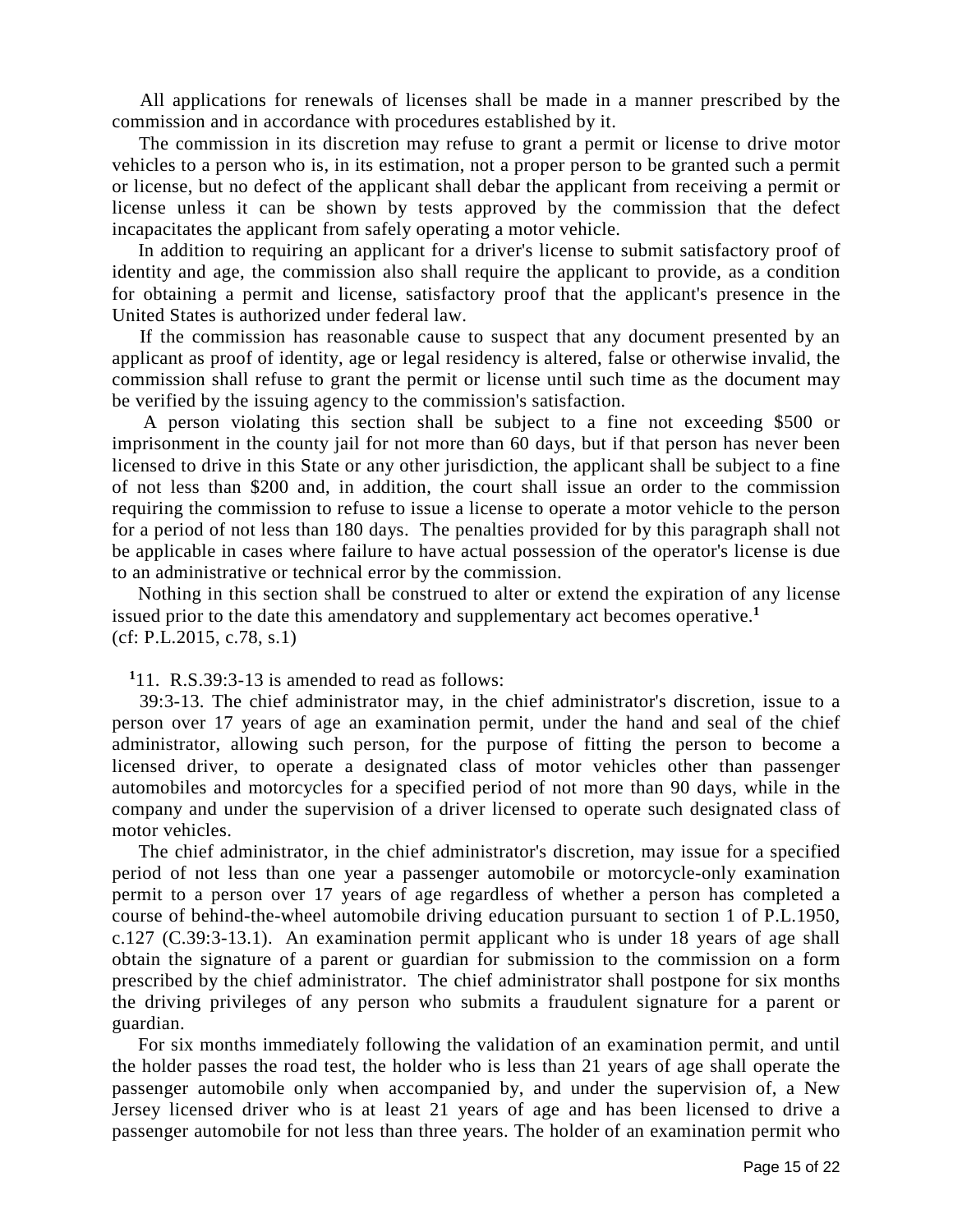is at least 21 years of age shall operate the passenger automobile for the first three months under such supervision and until the holder passes the road test. The supervising driver of the passenger automobile shall sit in the front seat of the vehicle. Whenever operating a vehicle while in possession of an examination permit, the holder of the permit shall operate the passenger automobile with only one additional passenger in the vehicle excluding dependents of the permit holder, except that this passenger restriction shall not apply when the permit holder is at least 21 years of age or when the permit holder is accompanied by a parent or guardian. Further, the holder of the passenger automobile permit who is less than 21 years of age shall not drive during the hours between 11:01 p.m. and 5 a.m.; provided, however, that this condition may be waived for an emergency which, in the judgment of local police, is of sufficient severity and magnitude to substantially endanger the health, safety, welfare, or property of a person, or for any bona fide employment or religion-related activity if the employer or appropriate religious authority provides written verification of such activity in a manner provided for by the chief administrator. The holder of the examination permit shall not use any hand-held or hands-free interactive wireless communication device, except in an emergency, while operating a moving passenger automobile on a public road or highway. "Use" shall include, but not be limited to, talking or listening on any hand-held or hands-free interactive wireless communication device or operating its keys, buttons, or other controls. The passenger automobile permit holder shall ensure that all occupants of the vehicle are secured in a properly adjusted and fastened seat belt or child restraint system.

 The holder of an examination permit subject to the provisions of section 1 of P.L.1977, c.23 (C.39:3-10b) shall not operate a motorcycle at any time from a half-hour after sunset to a half-hour before sunrise. A motorcycle operated by the holder of an examination permit shall carry only the operator and shall not be operated on any toll road over which the New Jersey Turnpike Authority or the South Jersey Transportation Authority has jurisdiction or on any limited-access interstate highway.

 The holder of any examination permit shall not operate a motorcycle having a motor with a maximum piston displacement that is less than 50 cubic centimeters or a motor that is rated at no more than 1.5 brake horsepower with a maximum speed of no more than 35 miles per hour on a flat surface at anytime from a half-hour after sunset to a half-hour before sunrise and shall not operate the motorcycle with any other passenger. The holder of any examination permit shall not operate such a motorcycle upon limited-access interstate highways or public roads or highways with a posted speed limit greater than 35 miles per hour.

 An applicant for an examination permit subject to the provisions of section 1 of P.L.1977, c.23 (C.39:3-10b), who is less than 18 years of age, shall be required to successfully complete a motorcycle safety education course established pursuant to the provisions of section 1 of P.L.1991, c.452 (C.27:5F-36) as a condition for obtaining a motorcycle license or endorsement.

 The chief administrator shall provide the holder of an examination permit with two removable, transferable, highly visible, reflective decals indicating that the driver of the vehicle may be the holder of an examination permit. The decals shall be designed by the chief administrator, in consultation with the Division of Highway Traffic Safety in the Department of Law and Public Safety. The chief administrator may charge a fee for the decals not to exceed the actual cost of producing and distributing the decals. The decals shall be displayed in a manner prescribed by the chief administrator, in consultation with the Division of Highway Traffic Safety in the Department of Law and Public Safety, and shall be clearly visible to law enforcement officers. The holder of an examination permit shall not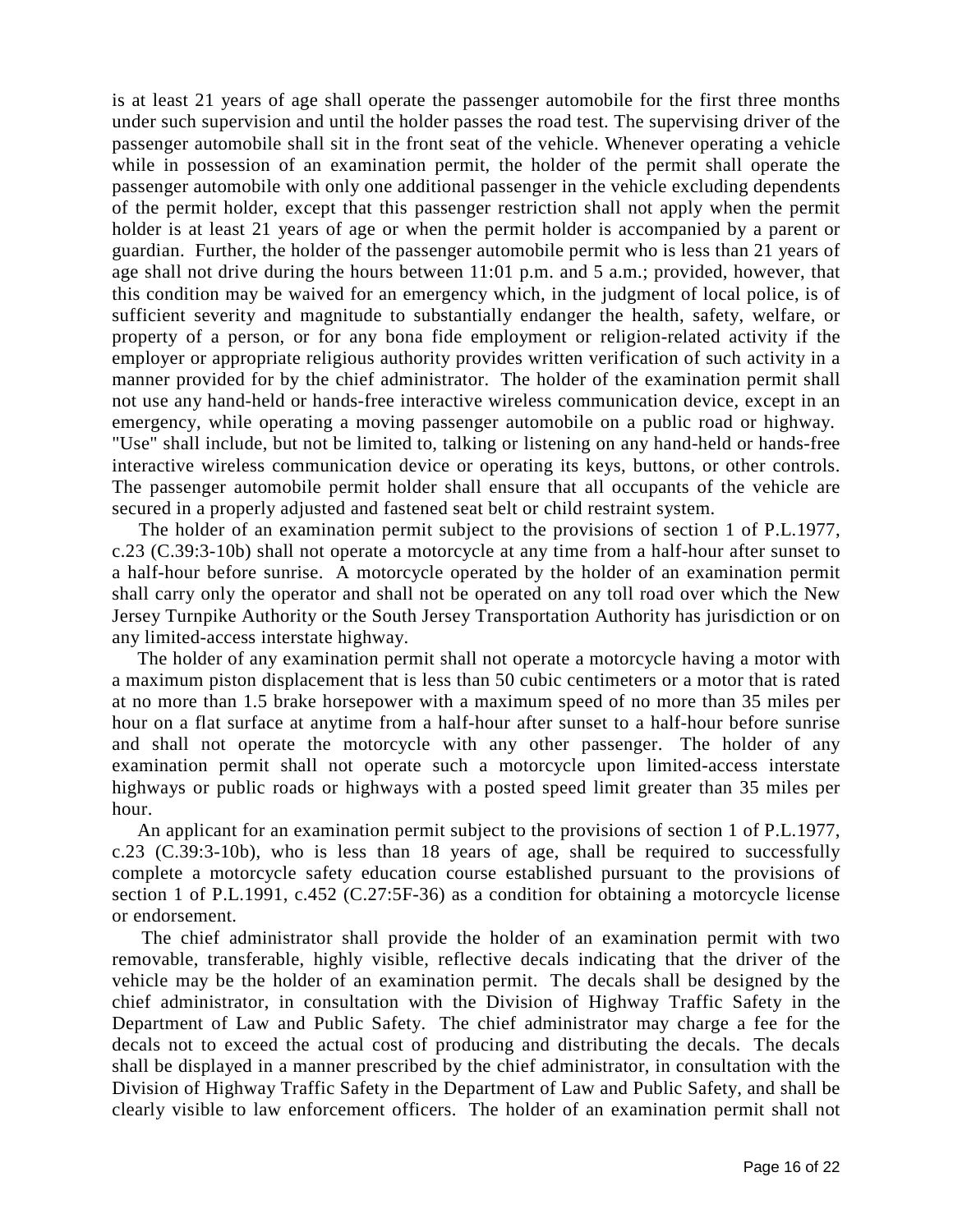operate a vehicle unless the decals are displayed. The decal shall be removed once the driver's examination permit period has ended.

 When notified by a court of competent jurisdiction that an examination permit holder has been convicted of a violation which causes the permit holder to accumulate more than two motor vehicle points or has been convicted of a violation of R.S.39:4-50; section 2 of P.L.1981, c.512 (C.39:4-50.4a); P.L.1992, c.189 (C.39:4-50.14); R.S.39:4-129; N.J.S.2C:11- 5; section 1 of P.L., c. (C.) (pending before the Legislature as this bill), subsection c. of N.J.S.2C:12-1; or any other motor vehicle-related law the chief administrator deems significant and applicable pursuant to regulation, in addition to any other penalty that may be imposed, the chief administrator shall, without the exercise of discretion or a hearing, suspend the examination permit holder's examination permit for 90 days. The chief administrator shall restore the permit following the term of the permit suspension if the permit holder satisfactorily completes a remedial training course of not less than four hours which may be given by the commission, a driving school licensed by the chief administrator pursuant to section 2 of P.L.1951, c.216 (C.39:12-2), or any Statewide safety organization approved by the chief administrator. The course shall be subject to oversight by the commission according to its guidelines. The permit holder shall also remit a course fee prior to the commencement of the course. The chief administrator also shall postpone without the exercise of discretion or a hearing the issuance of a basic license for 90 days if the chief administrator is notified by a court of competent jurisdiction that the examination permit holder, after completion of the remedial training course, has been convicted of any motor vehicle violation which results in the imposition of any motor vehicle points or has been convicted of a violation of R.S.39:4-50; section 2 of P.L.1981, c.512 (C.39:4-50.4a); P.L.1992, c.182 (C.39:4-50.14); R.S.39:4-129; N.J.S.2C:11-5, subsection c. of N.J.S.2C:12-1 or any other motor vehicle-related law the chief administrator deems significant and applicable pursuant to regulation. When the chief administrator is notified by a court of competent jurisdiction that an examination permit holder has been convicted of any alcohol or drug-related offense unrelated to the operation of a motor vehicle and is not otherwise subject to any other suspension penalty therefor, the chief administrator shall, without the exercise of discretion or a hearing, suspend the examination permit for six months.

 An examination permit for a motorcycle or a commercial motor vehicle issued to a handicapped person, as determined by the New Jersey Motor Vehicle Commission after consultation with the Department of Education, shall be valid for nine months or until the completion of the road test portion of his license examination, whichever period is shorter.

 Each permit shall be sufficient license for the person to operate such designated class of motor vehicles in this State during the period specified, while in the company of and under the control of a driver licensed by this State to operate such designated class of motor vehicles, or, in the case of a commercial driver license permit, while in the company of and under the control of a holder of a valid commercial driver license for the appropriate license class and with the appropriate endorsements issued by this or any other state. Such person, as well as the licensed driver, except for a motor vehicle examiner administering a driving skills test, shall be held accountable for all violations of this subtitle committed by such person while in the presence of the licensed driver. In addition to requiring an applicant for an examination permit to submit satisfactory proof of identity and age, the chief administrator also shall require the applicant to provide, as a condition for obtaining the permit, satisfactory proof that the applicant's presence in the United States is authorized under federal law. If the chief administrator has reasonable cause to suspect that any document presented by an applicant as proof of identity, age, or legal residency is altered, false, or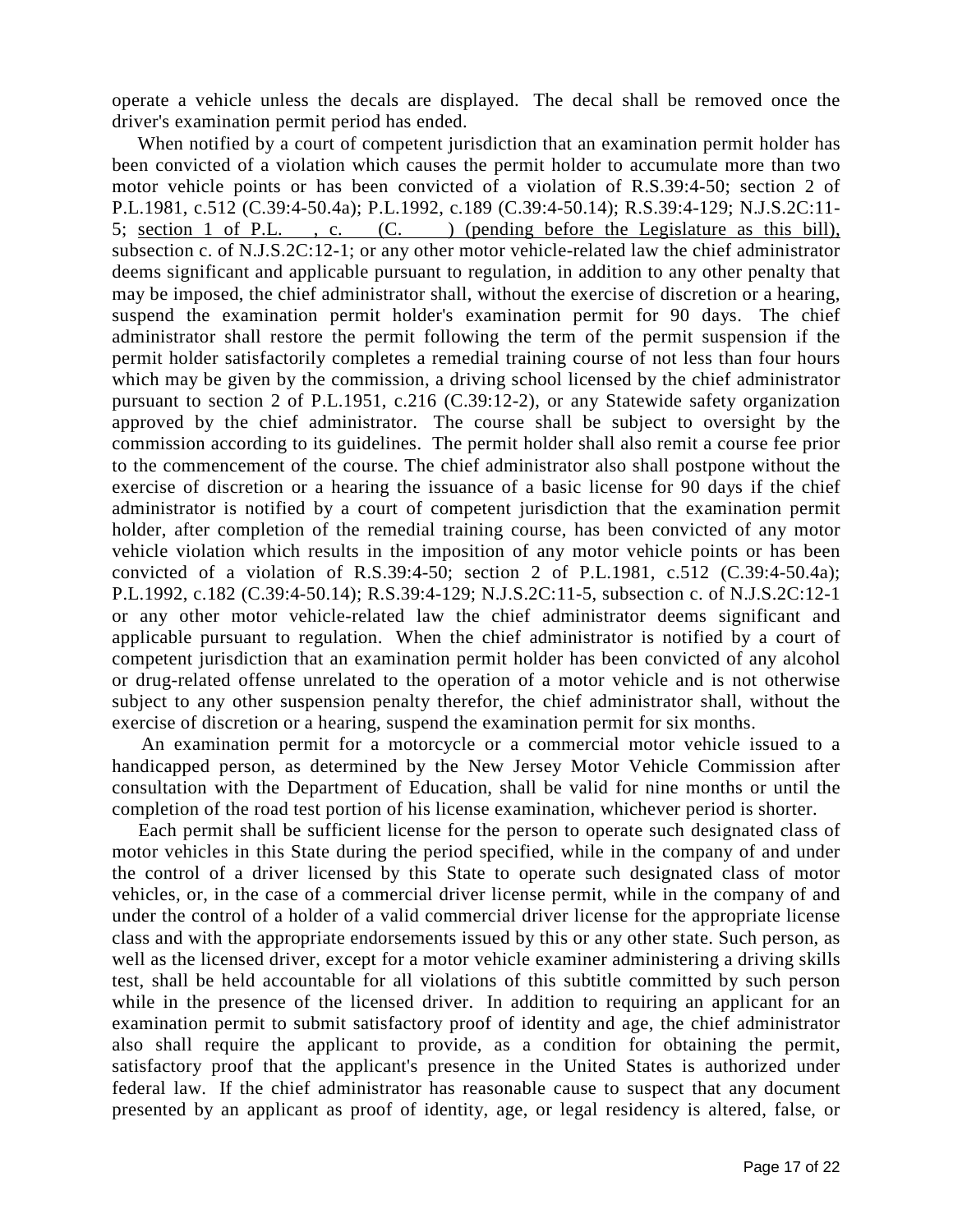otherwise invalid, the chief administrator shall refuse to grant the permit until such time as the document may be verified by the issuing agency to the chief administrator's satisfaction.

 The holder of an examination permit shall be required to take a road test in order to obtain a probationary license. No road test for any person who has been issued an examination permit to operate a passenger vehicle shall be given unless the person has met the requirements of this section. No road test for a probationary license shall be given unless the applicant has first secured an examination permit and no such road test shall be scheduled for an applicant who has secured an examination permit for a passenger vehicle or a motorcycle for which an endorsement is not required until at least six months for an applicant under 21 years of age or three months for an applicant 21 years of age or older shall have elapsed following the validation of the examination permit for practice driving or, in the case of an examination permit for other vehicles, until 20 days have elapsed. In the case of an omnibus endorsement or school bus, no road test shall be scheduled until at least 10 days shall have elapsed. Every applicant for an examination permit to qualify for an omnibus endorsement or an articulated vehicle endorsement shall be a holder of a valid basic driver's license.

 The required fees for special learner's permits and examination permits shall be as follows:

 The chief administrator shall waive the payment of fees for issuance of examination permits for omnibus endorsements whenever the applicant establishes to the chief administrator's satisfaction that said applicant will use the omnibus endorsement exclusively for operating omnibuses owned by a nonprofit organization duly incorporated under Title 15 or 16 of the Revised Statutes or Title 15A of the New Jersey Statutes.

 The specified period for which a permit is issued may be extended for not more than an additional 60 days, without payment of an added fee, upon application made by the holder thereof, where the holder has applied to take the examination for a driver's license prior to the expiration of the original period for which the permit was issued and the chief administrator was unable to schedule an examination during said period.

 As a condition for the issuance of an examination permit under this section, the chief administrator shall secure a digitized picture of the applicant. The picture shall be stored in a manner prescribed by the chief administrator and may be displayed on the examination permit.

 The chief administrator may require that whenever a person to whom an examination permit has been issued has reconstructive or cosmetic surgery which significantly alters the person's facial features, the person shall notify the chief administrator who may require the picture of the person to be updated.

 Specific use of the examination permit and any information stored or encoded, electronically or otherwise, in relation thereto shall be in accordance with P.L.1997, c.188 (C.39:2-3.3 et seq.) and the federal Driver's Privacy Protection Act of 1994, Pub.L.103-322. Notwithstanding the provisions of any other law to the contrary, the digitized picture or any access thereto or any use thereof shall not be sold, leased, or exchanged for value.**<sup>1</sup>** (cf: P.L.2011, c.13, s.3)

**<sup>1</sup>**12. Section 6 of P.L.1977, c.25 (C.39:3-13.2a) is amended to read as follows:

 6. a. Any person to whom a special learner's permit has been issued pursuant to section 1 of P.L.1950, c.127 (C.39:3-13.1), upon successful completion of a State approved written examination, eye examination, and an approved minimum six-hour behind-the-wheel driving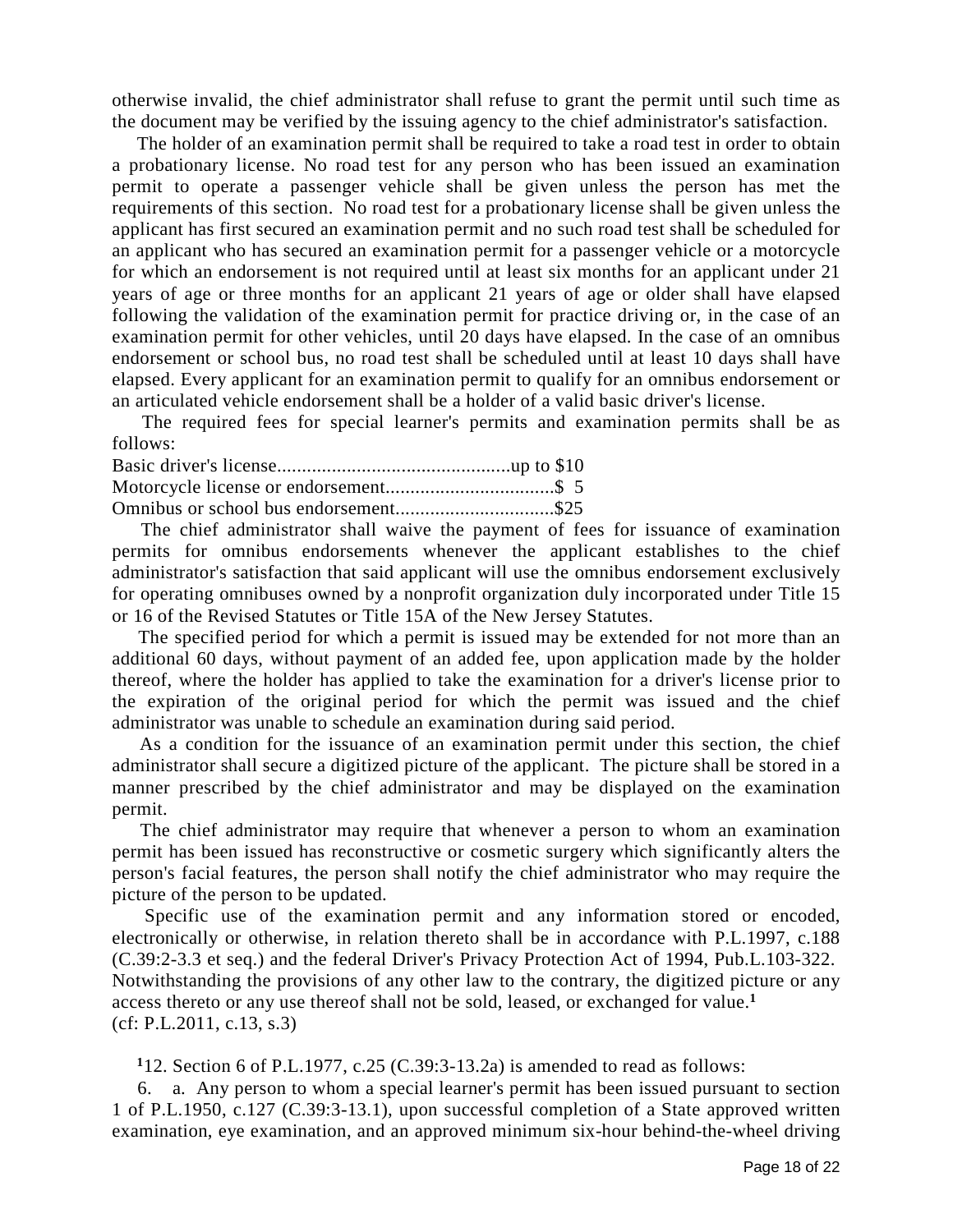course, shall be entitled to retain the special learner's permit in his own possession. The special learner's permit shall be validated by the commission for the purpose of driving a motor vehicle on a public highway in this State after the holder has successfully met the necessary examination requirements, and upon the successful completion of a behind-thewheel driving course. Such person may operate a motor vehicle of the class for which a basic driver's license is required except during the hours between 11:01 p.m. and 5:00 a.m. while in the company and under the supervision, from the front passenger seat, of a licensed motor vehicle driver of this State who is over 21 years of age and has been licensed to drive a passenger automobile for at least three years. Such special permit shall be valid until such person's seventeenth birthday or until he qualifies for a probationary license. Except during an instructional period of a behind-the-wheel driving course, the holder of a special permit shall operate a passenger automobile with only the following passengers: (1) the supervising passenger; (2) any parent, guardian, or dependent of the special permit holder; and (3) one additional passenger. The holder of the special learner's permit shall not use any hand-held or hands-free interactive wireless communication device, except in an emergency, while operating a moving passenger automobile on a public road or highway. "Use" shall include, but not be limited to, talking or listening on any hand-held or hands-free interactive wireless communication device or operating its keys, buttons, or other controls. All occupants of the automobile shall be secured in a properly adjusted and fastened seat belt or child restraint system.

 The chief administrator shall provide the holder of a special learner's permit with two removable, transferable, highly visible, reflective decals indicating that the driver of the vehicle may be the holder of a special learner's permit. The decals shall be designed by the chief administrator, in consultation with the Division of Highway Traffic Safety in the Department of Law and Public Safety. The chief administrator may charge a fee for the decals not to exceed the actual cost of producing and distributing the decals. The decals shall be displayed in a manner prescribed by the chief administrator, in consultation with the Division of Highway Traffic Safety in the Department of Law and Public Safety, and shall be clearly visible to law enforcement officers. The holder of a special learner's permit shall not operate a vehicle unless the decals are displayed. The decal shall be removed once the driver's special learner's permit period has ended.

 b. When notified by a court of competent jurisdiction that a special learner's permit holder has been convicted of a violation which causes the permit holder to accumulate more than two motor vehicle points or has been convicted of a violation of R.S.39:4-50; section 2 of P.L.1981, c.512 (C.39:4-50.4a); P.L.1992, c.189 (C.39:4-50.14); R.S.39:4-129; N.J.S.2C:11-5; section 1 of P.L. , c. (C. ) (pending before the Legislature as this bill), subsection c. of N.J.S.2C:12-1; or any other motor vehicle-related law the chief administrator determines to be significant and applicable pursuant to regulation, and in addition to any other penalty that may be imposed, the chief administrator shall, without the exercise of discretion or a hearing, suspend the holder's special learner's permit for 90 days. The chief administrator shall restore the permit following the term of the permit suspension if the permit holder, regardless of age, satisfactorily completes a remedial training course of not less than four hours which may be given by the commission, a driving school licensed by the chief administrator pursuant to section 2 of P.L.1951, c.216 (C.39:12-2), or any Statewide safety organization approved by the chief administrator. The course shall be administered pursuant to rules and regulations promulgated by the chief administrator and subject to oversight by the commission. The authority of the chief administrator to suspend, revoke, or deny issuance of an initial or renewal license to operate a driving school or an instructor's license, and to assess fines, pursuant to P.L.1951, c.216 (C.39:12-1 et seq.) shall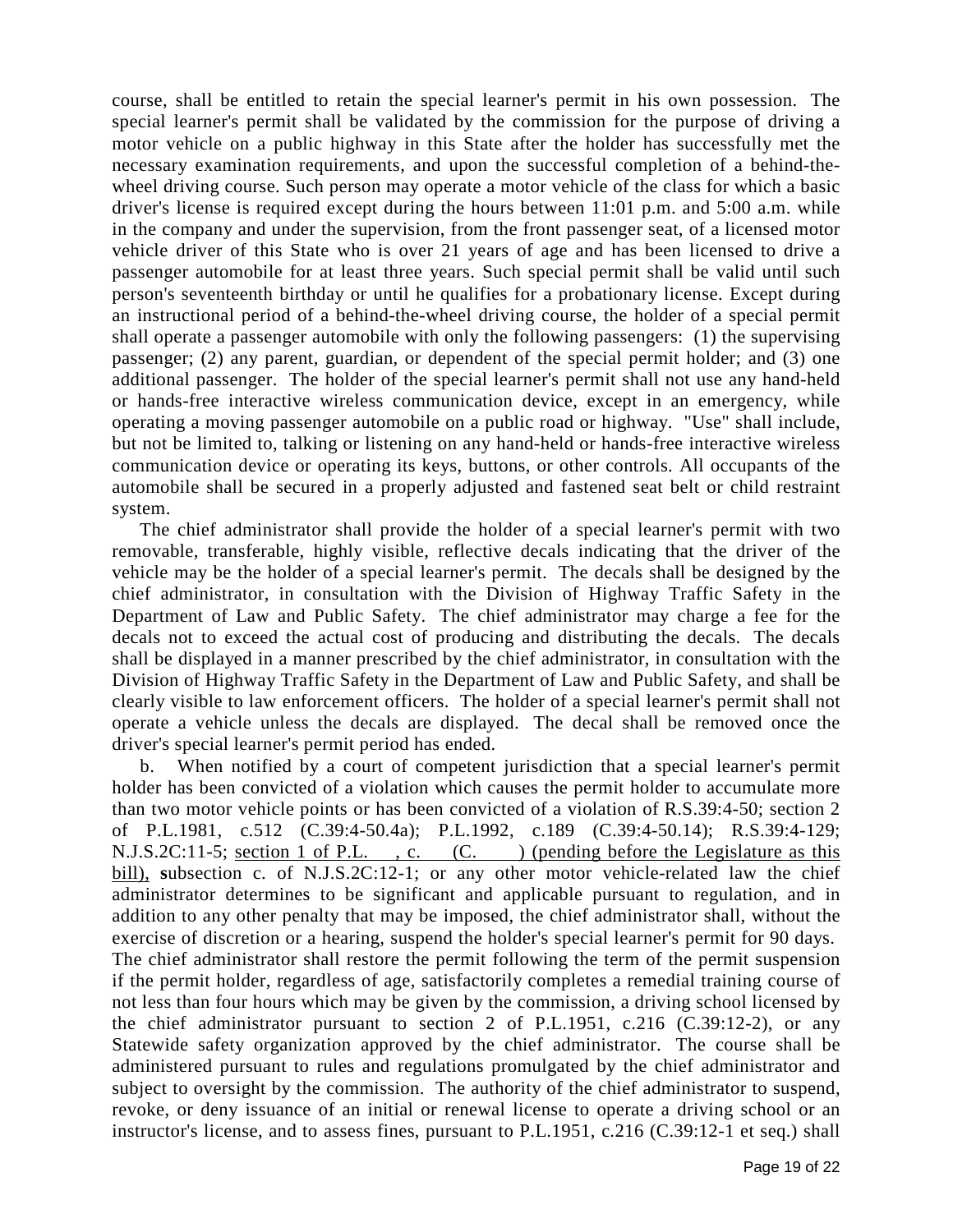apply to any violations related to the administration of a remedial training course. The permit holder shall also remit a course fee prior to the commencement of the course. If, after completion of the remedial training course, the chief administrator is notified by a court of competent jurisdiction that the special learner's permit holder has been convicted of any motor vehicle violation which results in the imposition of any motor vehicle points or has been convicted of a violation of R.S.39:4-50; section 2 of P.L.1981, c.512 (C.39:4-50.4a); P.L.1992, c.189 (C.39:4-50.14); R.S.39:4-129; N.J.S.2C:11-5; subsection c. of N.J.S.2C:12- 1; or any other motor vehicle-related law the chief administrator deems significant and applicable pursuant to regulation, the chief administrator, without the exercise of discretion or a hearing, shall also postpone the issuance of a basic license for 90 days. When the chief administrator is notified by a court of competent jurisdiction that a special learner's permit holder has been convicted of any alcohol or drug-related offense unrelated to the operation of a motor vehicle and he is not otherwise subject to any other suspension penalty therefor, the chief administrator shall, without the exercise of discretion or a hearing, suspend the special learner's permit for six months.**<sup>1</sup>**

(cf: P.L.2009, c.38, s.8)

**<sup>1</sup>**13. Section 4 of P.L.1950, c.127 (C.39:3-13.4) is amended to read as follows:

 4. a. The holder of a special learner's permit shall be entitled to a probationary driver's license (1) upon attaining the age of 17 years, (2) upon the satisfactory completion of an approved behind-the-wheel driver training course as indicated upon the face of the special permit over the signature of the principal of the school or the person operating the driving school in which the course was conducted, (3) upon the completion of six months' driving experience with a validated special learner's permit in compliance with the provisions of section 6 of P.L.1977, c.25 (C.39:3-13.2a), and (4) upon passing the road test pursuant to R.S.39:3-10.

 b. The holder of a probationary license shall be permitted to operate the passenger automobile with only one additional passenger in the vehicle besides any dependent of the probationary license holder, except that this passenger restriction shall not apply when the holder of the probationary license is at least 21 years of age or the probationary license holder is accompanied by a parent or guardian. Further, the holder of the probationary license who is under 21 years of age shall not drive during the hours between 11:01 p.m. and 5 a.m.; provided however, that this condition may be waived for an emergency which, in the judgment of local police, is of sufficient severity and magnitude to substantially endanger the health, safety, welfare, or property of a person or for any bona fide employment or religionrelated activity if the employer or appropriate religious authority provides written verification of such activity in a manner provided for by the chief administrator.

 c. The holder of the probationary license shall not use any hand-held or hands-free interactive wireless communication device, except in an emergency, while operating a moving passenger automobile on a public road or highway. "Use" shall include, but not be limited to, talking or listening on any hand-held or hands-free interactive wireless communication device or operating its keys, buttons, or other controls. In addition, the holder of the probationary license shall ensure that all occupants of the vehicle are secured in a properly adjusted and fastened seat belt or child restraint system.

 d. In addition to any other penalties provided under law, the holder of a probationary license who accumulates more than two motor vehicle points or is convicted of a violation of R.S.39:4-50; section 2 of P.L.1981, c.512 (C.39:4-50.4a); P.L.1992, c.189 (C.39:4-50.14); R.S.39:4-129; N.J.S.2C:11-5; <u>section 1 of P.L., c. (C. ) (pending before the</u> Legislature as this bill); subsection c. of N.J.S.2C:12-1; or any other motor vehicle law the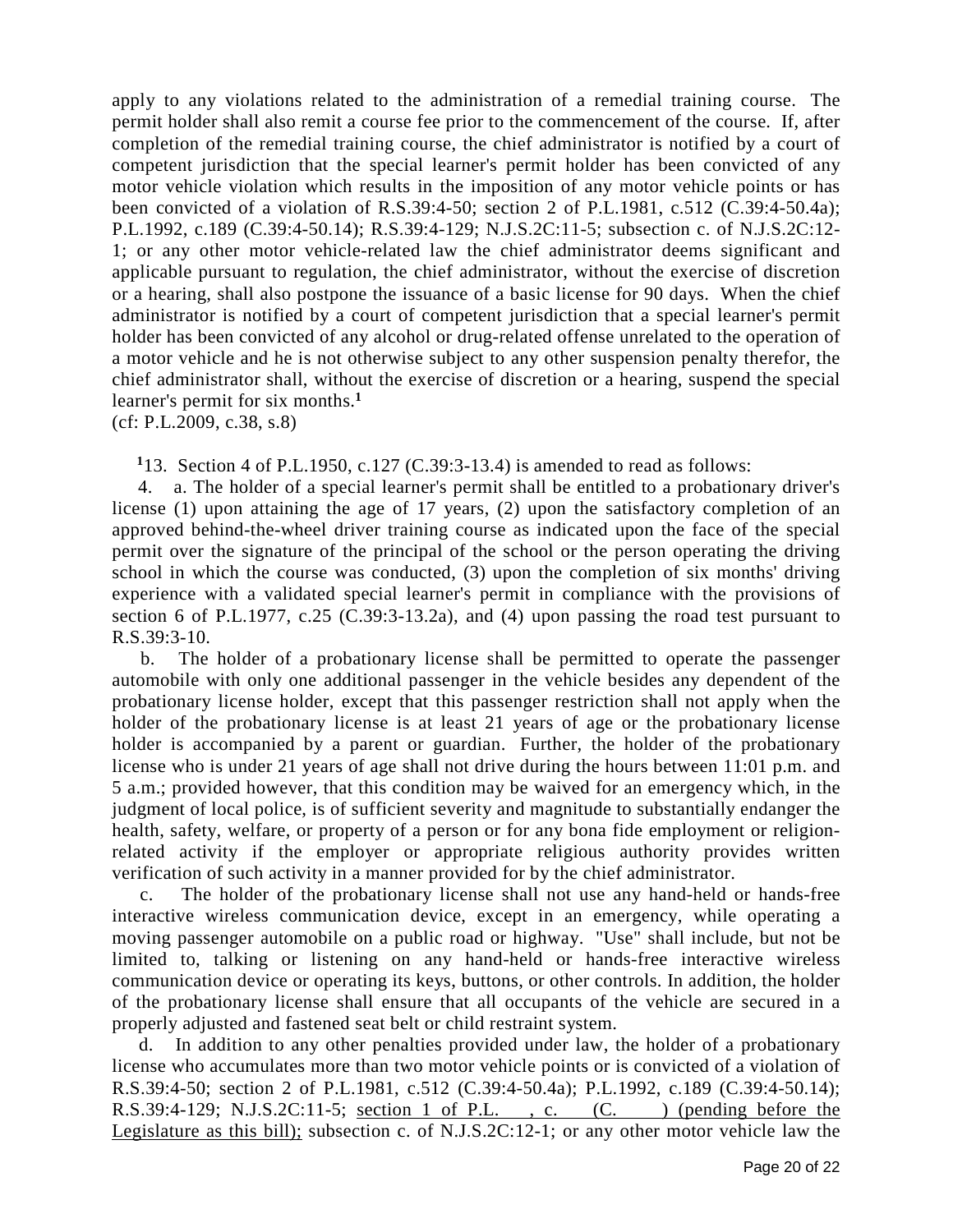chief administrator deems to be significant and applicable pursuant to regulation shall, for the first violation, be required to satisfactorily complete a remedial training course of not less than four hours which may be given by the commission, a driving school licensed by the chief administrator pursuant to section 2 of P.L.1951, c.216 (C.39:12-2), or any Statewide safety organization approved by the chief administrator. The course shall be administered pursuant to rules and regulations promulgated by the chief administrator and subject to oversight by the commission. The authority of the chief administrator to suspend, revoke, or deny issuance of an initial or renewal license to operate a driving school or an instructor's license, and to assess fines, pursuant to P.L.1951, c.216 (C.39:12-1 et seq.) shall apply to any violations related to the administration of a remedial training course. The license holder shall also remit a course fee prior to the commencement of the course.

 e. When notified by a court of competent jurisdiction that a probationary license holder has been convicted of a second or subsequent violation, in addition to any other penalties provided under law, the chief administrator shall, without the exercise of discretion or a hearing, suspend the probationary license for three months, and shall postpone eligibility for a basic license for an equivalent period. In addition, when the chief administrator is notified by a court of competent jurisdiction that a probationary license holder has been convicted of any alcohol or drug-related offense unrelated to the operation of a motor vehicle, and he is not otherwise subject to any other suspension penalty therefor, the chief administrator shall, without the exercise of discretion or a hearing, suspend the probationary license for six months.

 f. The chief administrator shall provide the holder of a probationary license with two removable, transferable, highly visible, reflective decals indicating that the driver of the vehicle may be the holder of a probationary license. The decals shall be designed by the chief administrator, in consultation with the Division of Highway Traffic Safety in the Department of Law and Public Safety. The chief administrator may charge a fee for the decals not to exceed the actual cost of producing and distributing the decals. The decals shall be displayed in a manner prescribed by the chief administrator, in consultation with the Division of Highway Traffic Safety in the Department of Law and Public Safety, and shall be clearly visible to law enforcement officers. The holder of a probationary license shall not operate a vehicle unless the decals are displayed. The decal shall be removed once the driver's probationary license period has ended.

 g. A probationary license may be sent by mail and shall be clearly identifiable and distinguishable in appearance from a basic license by any name, mark, color, or device deemed appropriate by the chief administrator.**<sup>1</sup>** (cf: P.L.2009, c.38, s.9)

**<sup>1</sup>**14. Section 3 of P.L.1959, c.56 (C.39:3-33.5) is amended to read as follows:

 3. Except as provided for courtesy marks in section 2 of P.L.2000, c.15 (C.39:3-33.5a), no particular identifying mark or special organization license plate issued pursuant to P.L.1987, c.374 (C.39:3-27.35) may be issued to any applicant who:

 (a) for the 10-year period next preceding the date of application for a particular identifying mark or special organization license plate has been convicted of a violation of either section 39:4-50, or section 39:4-96 of this Title or section 2 of P.L.1966, c.142 (C.39:4-50.2) or has been convicted of a violation of a law of a substantially similar nature in another jurisdiction; or

 (b) has been convicted of a violation of N.J.S.2C:11-5 or section 1 of P.L. , c. (C. ) (pending before the Legislature as this bill); or